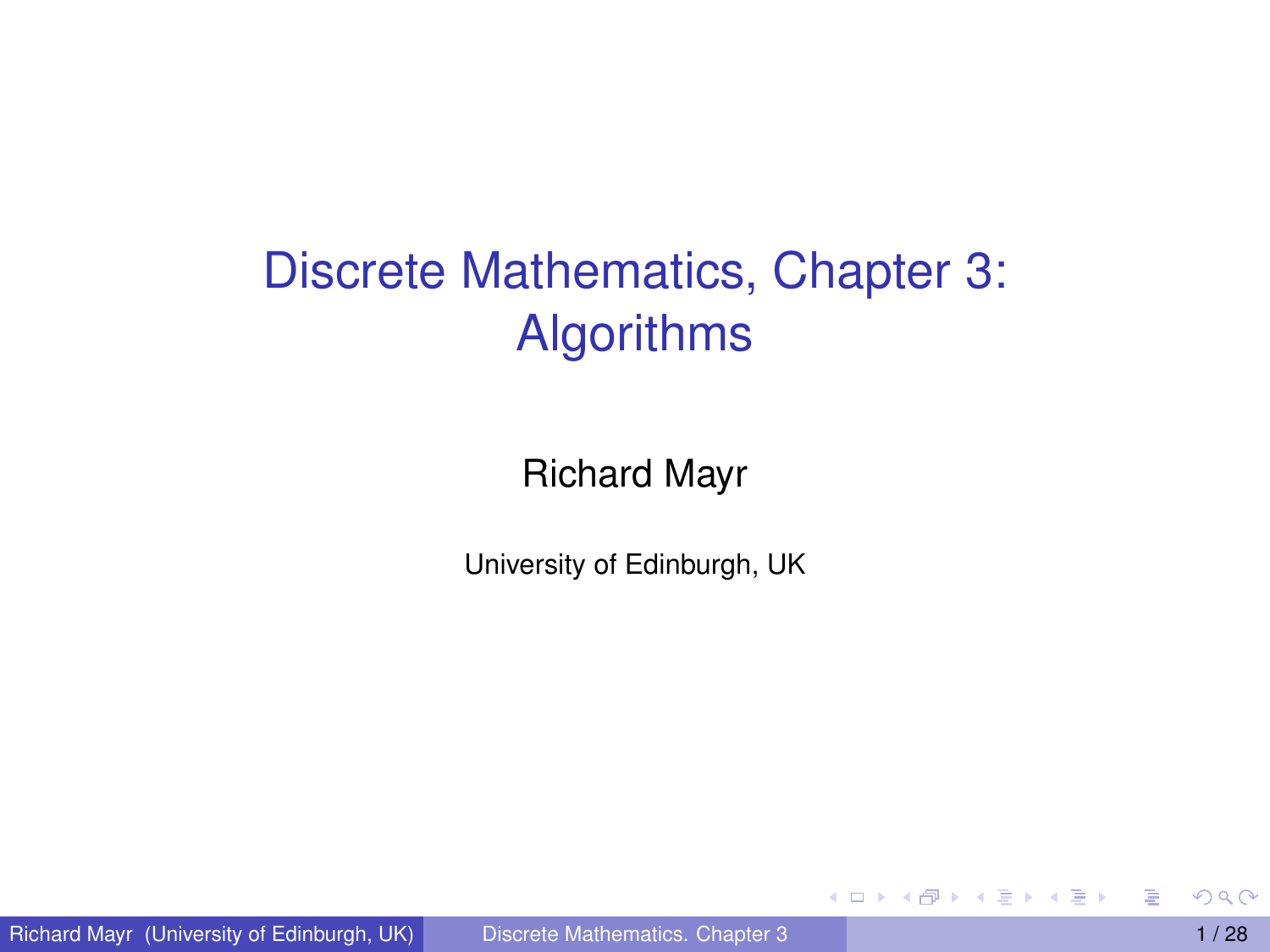#### **Outline**







<span id="page-1-0"></span>Þ

4 0 8

 $\leftarrow$   $\leftarrow$   $\leftarrow$ 

**REPAREM**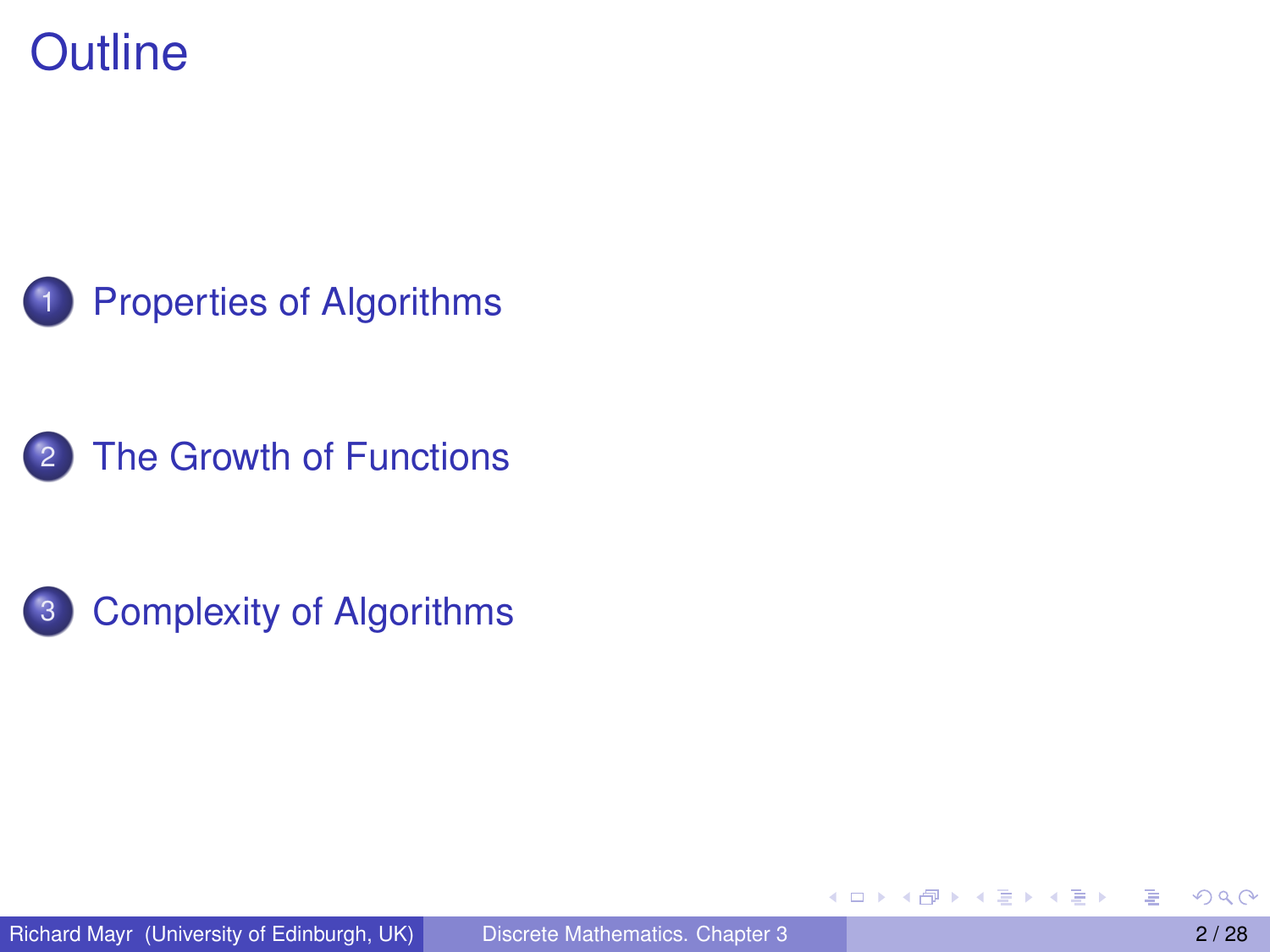Algorithms (Abu Ja 'far Mohammed Ibin Musa Al-Khowarizmi,

780-850)

**Definition** 

An algorithm is a finite set of precise instructions for performing a computation or for solving a problem.

**Example:** Describe an algorithm for finding the maximum value in a finite sequence of integers.

Description of algorithms in pseudocode:

- **•** Intermediate step between English prose and formal coding in a programming language.
- Focus on the fundamental operation of the program, instead of peculiarities of a given programming language.
- <span id="page-2-0"></span>Analyze the time required to solve a problem using an algorithm, independent of the actual programming la[ng](#page-1-0)[ua](#page-3-0)[ge](#page-2-0)[.](#page-3-0)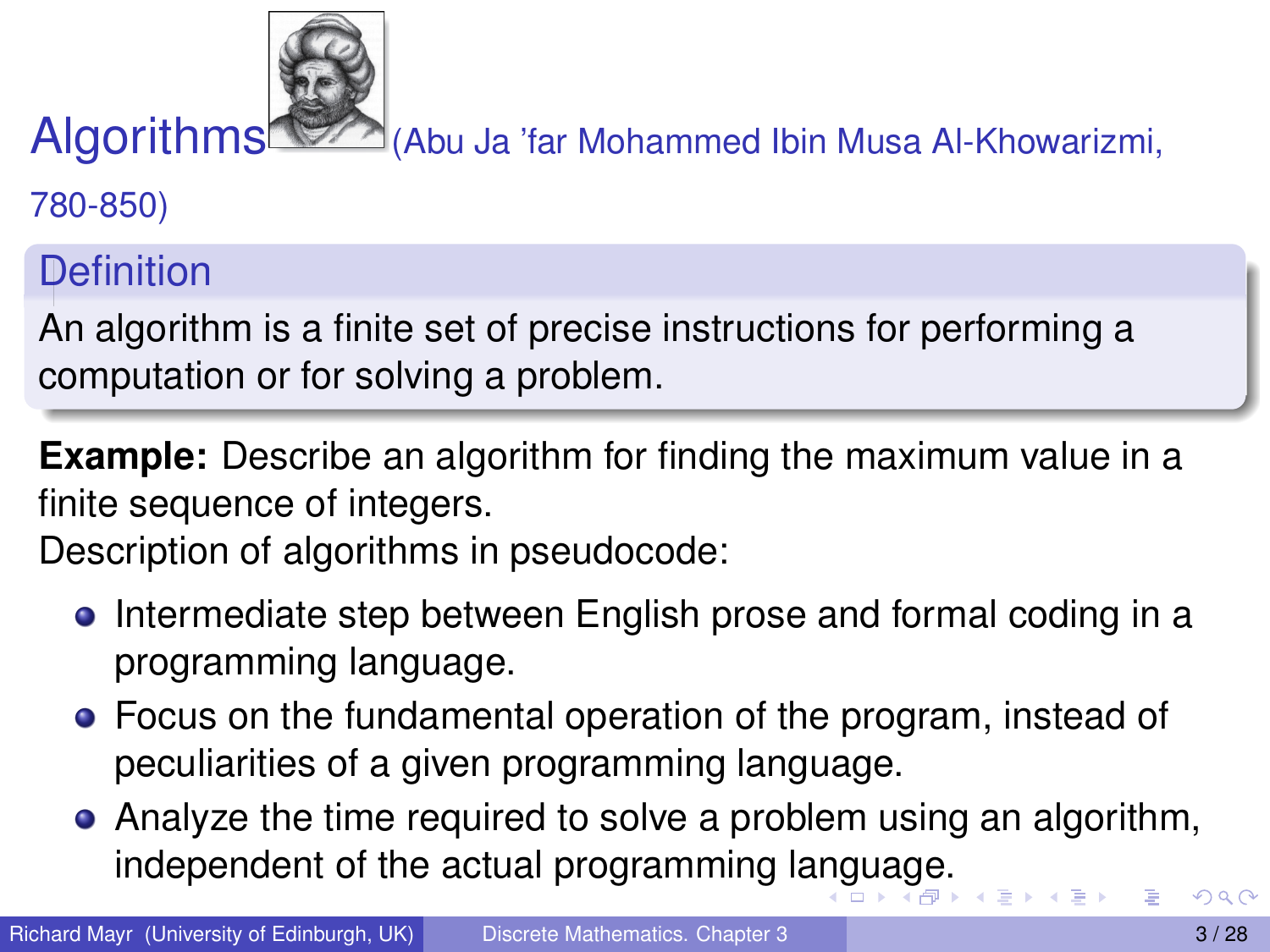#### Properties of Algorithms

Input: An algorithm has input values from a specified set.

- Output: From the input values, the algorithm produces the output values from a specified set. The output values are the solution.
- Correctness: An algorithm should produce the correct output values for each set of input values.
- Finiteness: An algorithm should produce the output after a finite number of steps for any input.
- Effectiveness: It must be possible to perform each step of the algorithm correctly and in a finite amount of time.
	- Generality: The algorithm should work for all problems of the desired form.

<span id="page-3-0"></span>в

4 0 8 4 6 8 4 9 8 4 9 8 1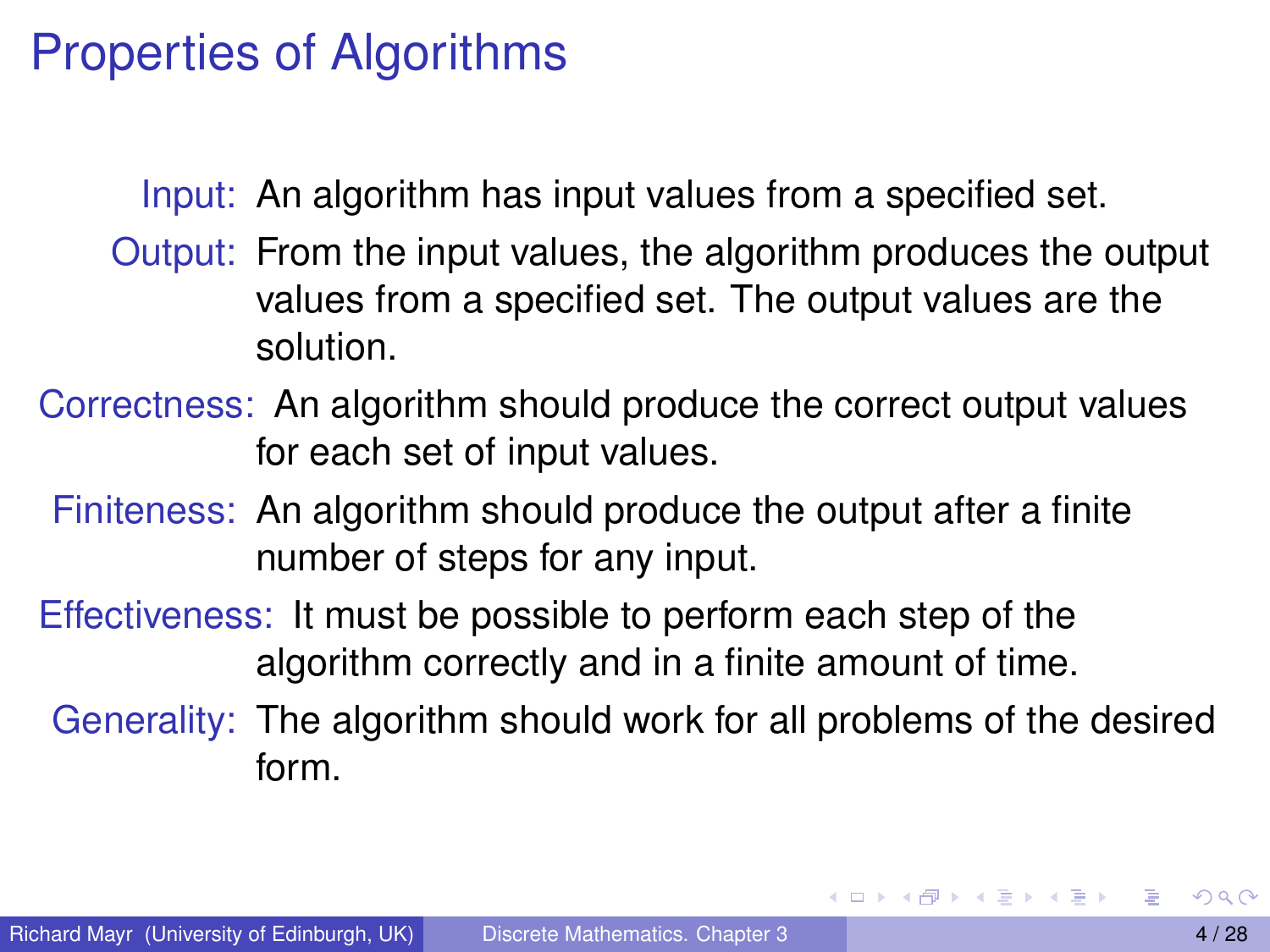### Example: Linear Search

**Prose:** Locate an item in a list by examining the sequence of list elements one at a time, starting at the beginning. **More formal prose:** Find item x in the list  $[a_1, a_2, \ldots, a_n]$ .

- First compare *x* with *a*1. If they are equal, return the position 1.
- If not, try  $a_2$ . If  $x = a_2$ , return the position 2.
- Keep going, and if no match is found when the entire list is scanned, return 0.

#### **Pseudocode:**

#### **Algorithm 1:** Linear Search

```
Input: x : integer, [a_1, \ldots, a_n] : list of distinct integers
Output: Index i s.t. x = a_i or 0 if x is not in the list.
:
while i < n and x \neq a_i do
 i := i + 1;if i < n then result := i else result := 0;
return result;
```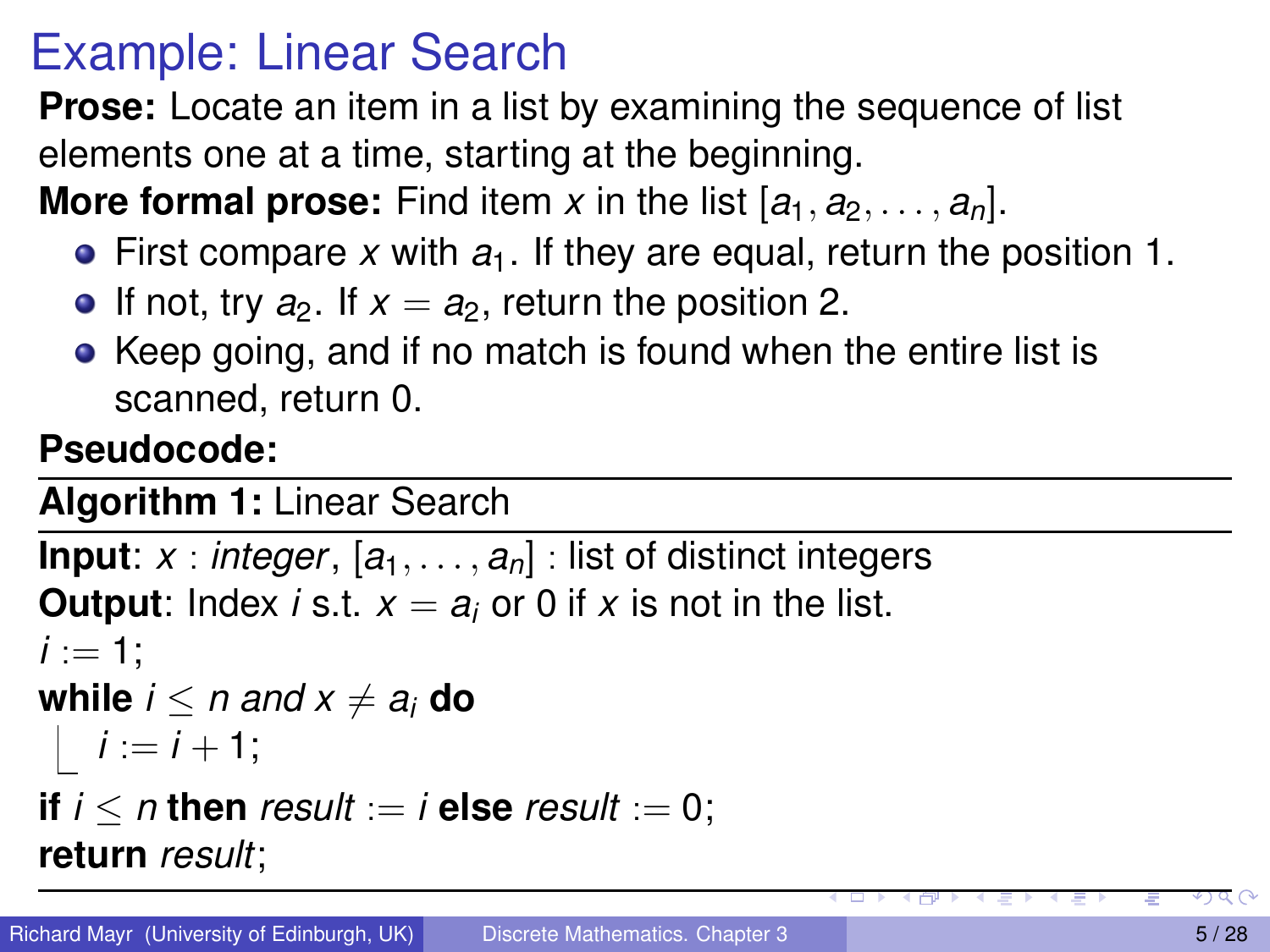# Binary Search

Prose description:

- Assume the input is a list of items in increasing order, and the target element to be found.
- The algorithm begins by comparing the target with the **middle** element.
	- If the middle element is strictly lower than the target, then the search proceeds with the upper half of the list.
	- $\triangleright$  Otherwise, the search proceeds with the lower half of the list (including the middle).
- Repeat this process until we have a list of size 1.
	- If target is equal to the single element in the list, then the position is returned.
	- $\triangleright$  Otherwise, 0 is returned to indicate that the element was not found.

4 0 8 4 6 8 4 9 8 4 9 8 1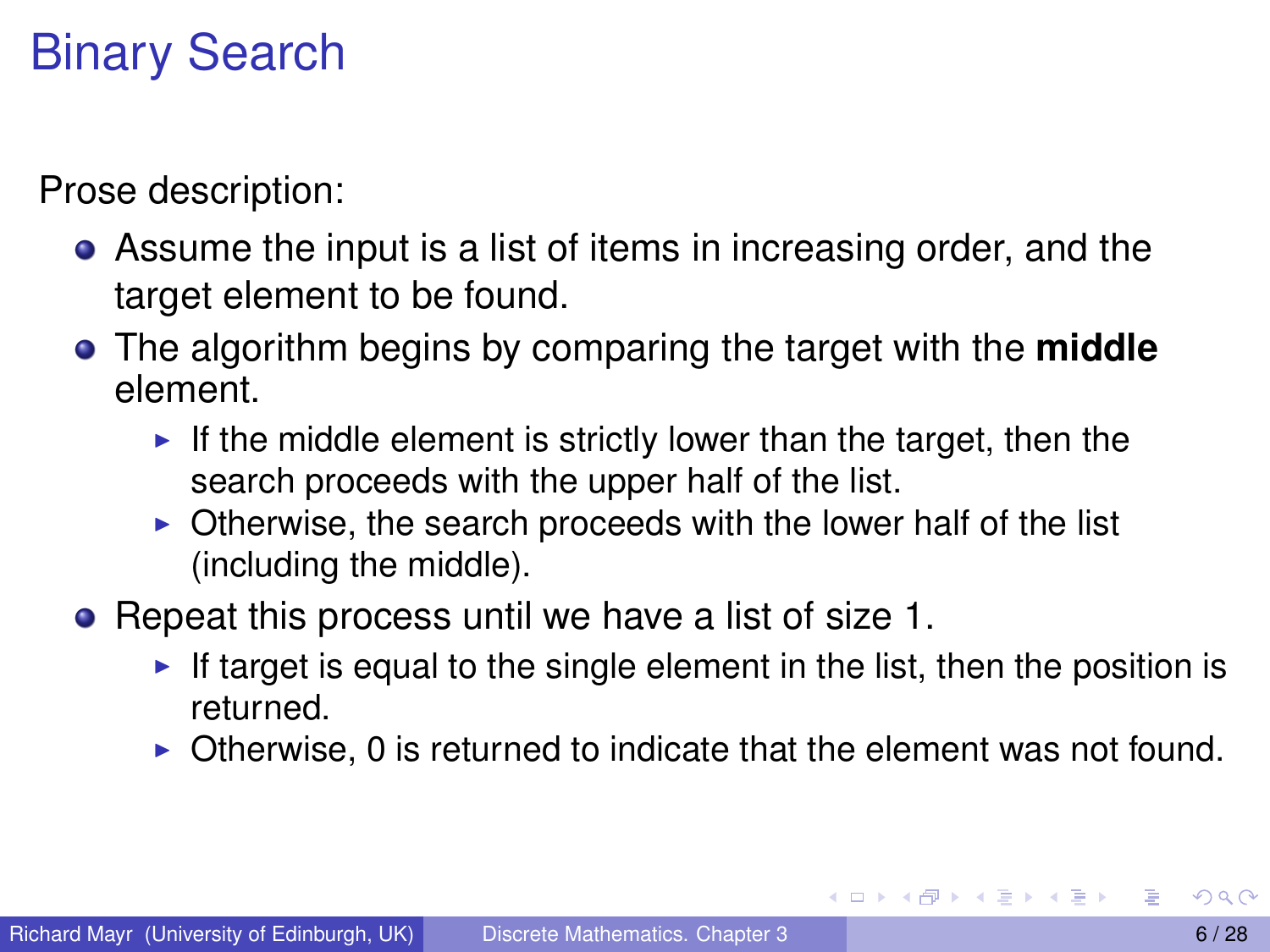# Binary Search

#### **Pseudocode:**

**Algorithm 2:** Binary Search

**Input**:  $x : integer, [a_1, \ldots, a_n] :$  strictly increasing list of integers **Output**: Index *i* s.t.  $x = a_i$  or 0 if *x* is not in the list.  $i := 1$ ; // *i* is the left endpoint of the interval  $j := n$ ; // *j* is the right endpoint of the interval **while** *i* < *j* **do**  $m := \lfloor (i + j)/2 \rfloor;$ **if**  $x > a_m$  then  $i := m + 1$  else  $j := m$ ; **if**  $x = a_i$  **then** result := *i* **else** result := 0; **return** *result*;

<span id="page-6-0"></span>( ロ ) ( 何 ) ( ヨ ) ( ヨ ) (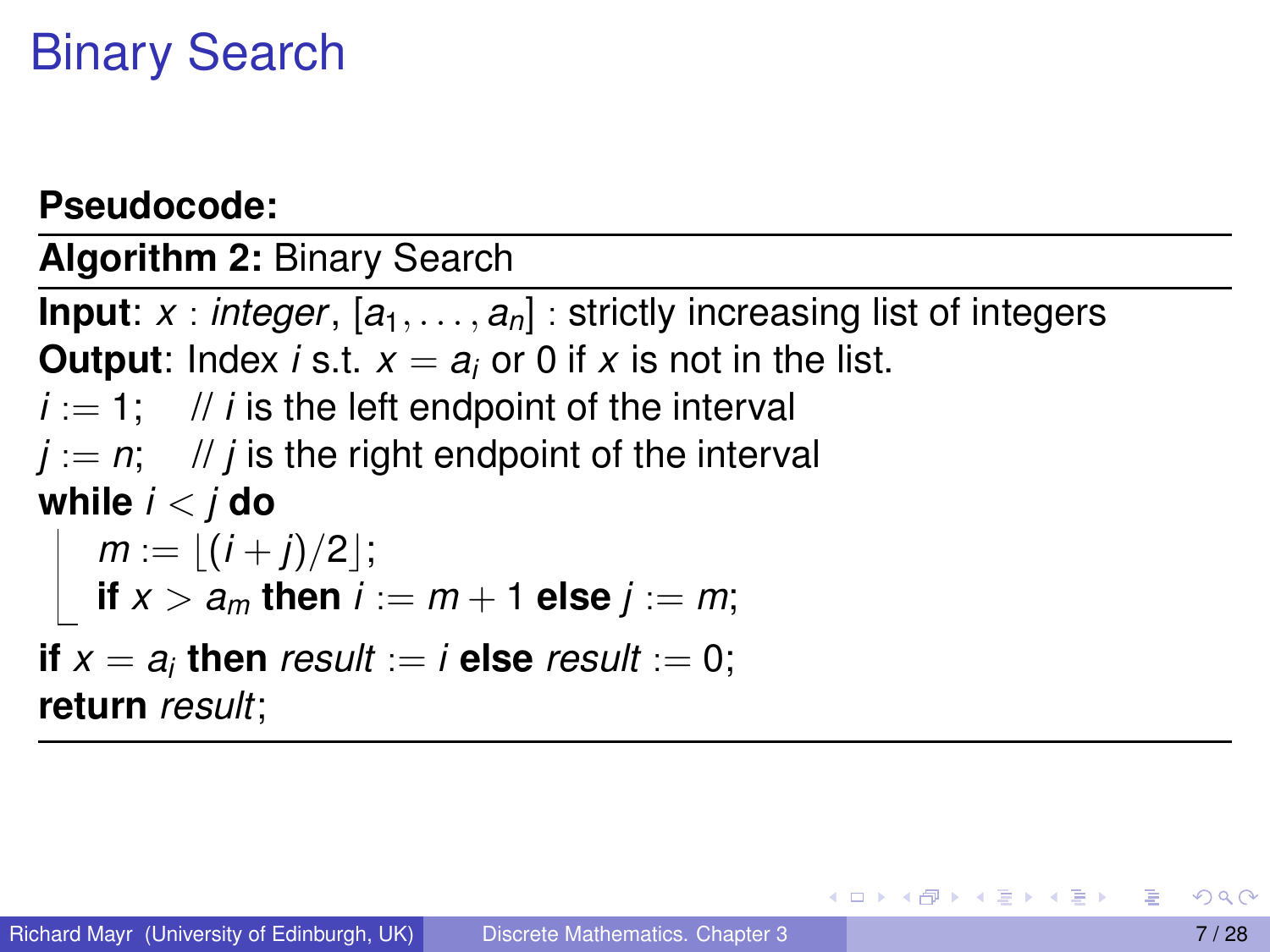#### Example: Binary Search

Find target **19** in the list: 1 2 3 5 6 7 8 10 12 13 15 16 18 19 20 22

- **1** The list has 16 elements, so the midpoint is 8. The value in the 8th position is 10. As  $19 > 10$ , search is restricted to positions 9-16. 1 2 3 5 6 7 8 10 12 13 15 16 18 19 20 22
- 2 The midpoint of the list (positions 9 through 16) is now the 12th position with a value of 16. Since  $19 > 16$ , further search is restricted to the 13th position and above.

1 2 3 5 6 7 8 10 12 13 15 16 18 19 20 22

**3** The midpoint of the current list is now the 14th position with a value of 19. Since 19  $\ge$  19, further search is restricted to the portion from the 13th through the 14th positions.

1 2 3 5 6 7 8 10 12 13 15 16 18 19 20 22

- **4** The midpoint of the current list is now the 13th position with a value of 18. Since  $19 > 18$ , search is restricted to position 14. 1 2 3 5 6 7 8 10 12 13 15 16 18 19 20 22
- **5** Now the list has a single element and the loop ends. Since 19 = 19, the location 14 is returned[.](#page-6-0)

 $\mathbb{D}^{\mathbb{C}}\left( \mathbb{R}^{n}\right) \longrightarrow\mathbb{D}^{\mathbb{C}}$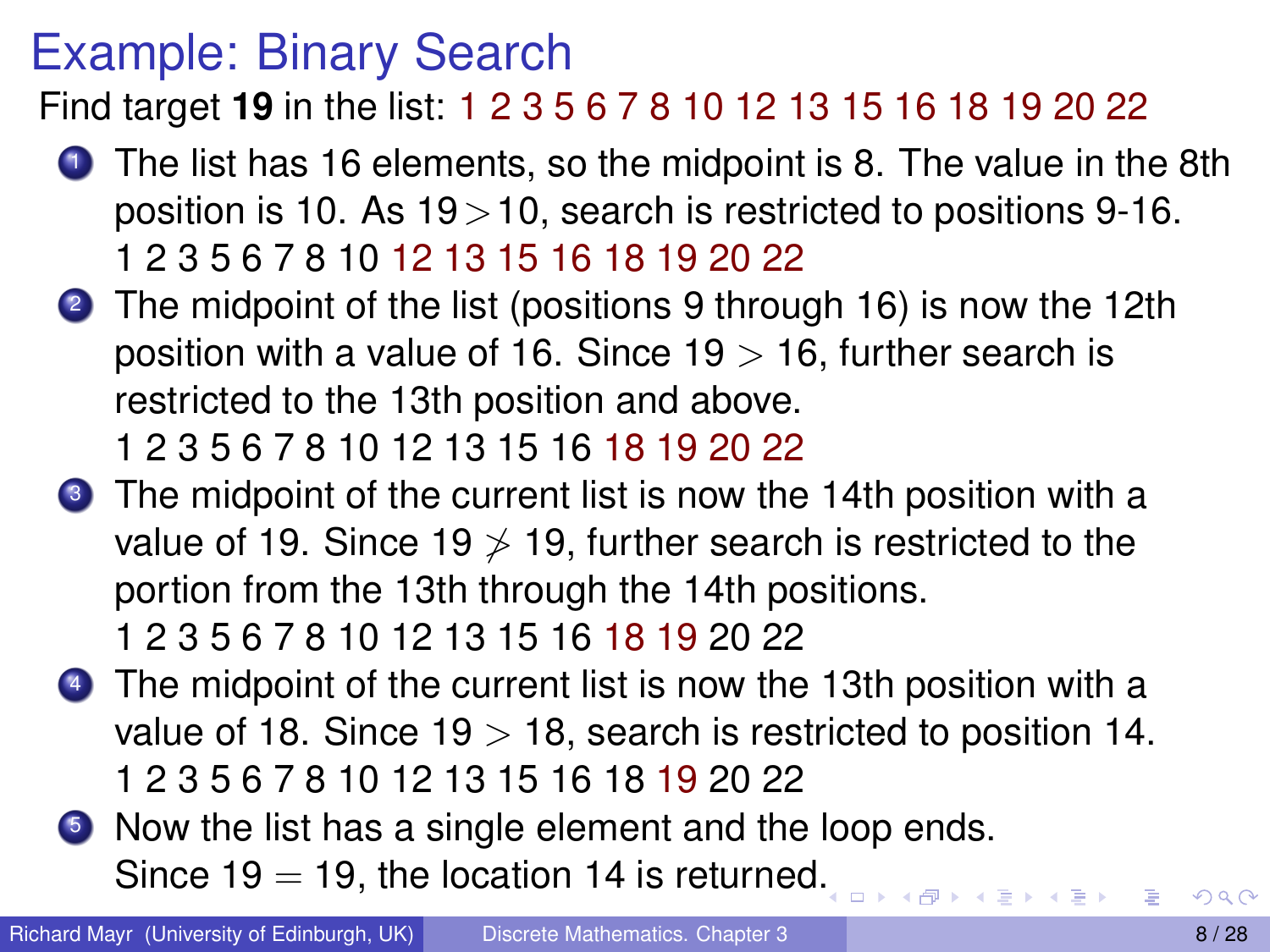# Greedy Algorithms

- Optimization problems minimize or maximize some parameter over all possible inputs.
- Examples of optimization problems:
	- $\blacktriangleright$  Finding a route between two cities with the smallest total mileage.
	- $\triangleright$  Determining how to encode messages using the fewest possible bits.
	- $\triangleright$  Finding the fiber links between network nodes using the least amount of fiber.
- Optimization problems can often be solved using a greedy algorithm, which makes the "best" (by a local criterion) choice at each step. This does not necessarily produce an optimal solution to the overall problem, but in many instances, it does.
- After specifying what the "best choice" at each step is, we try to prove that this approach always produces an optimal solution, or find a counterexample to show that it does not.

 $\equiv$ 

イロト イ押 トイラ トイラトー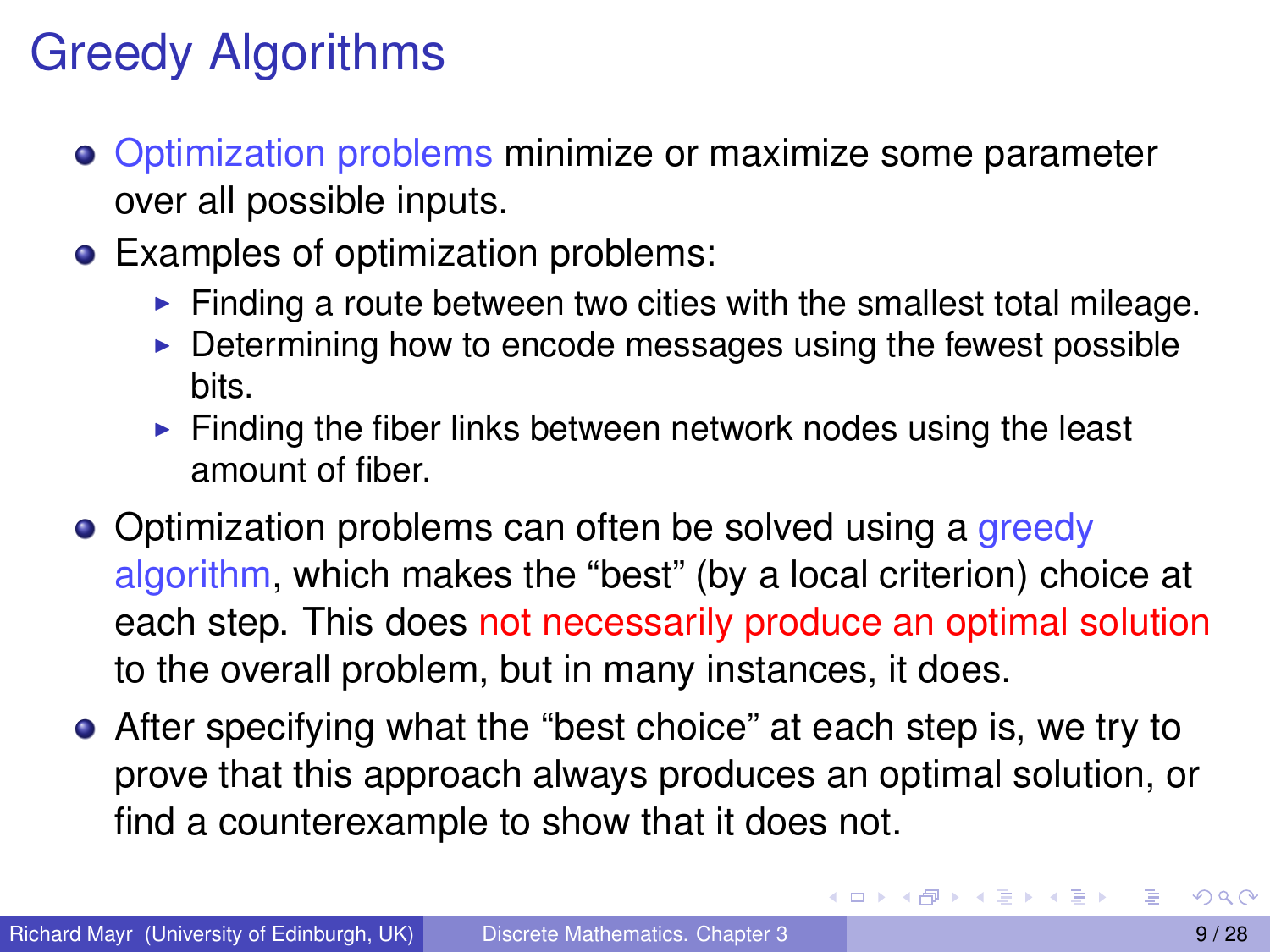### Example: Greedy Scheduling

We have a group of proposed talks with start and end times. Construct a greedy algorithm to schedule as many as possible in a lecture hall, under the following assumptions:

- When a talk starts, it continues till the end. (Indivisible).
- No two talks can occur at the same time. (Mutually exclusive.)
- A talk can begin at the same time that another ends.
- Once we have selected some of the talks, we cannot add a talk which is incompatible with those already selected because it overlaps at least one of these previously selected talks.
- How should we make the "best choice" at each step of the algorithm? That is, which talk do we pick?
	- $\triangleright$  The talk that starts earliest among those compatible with already chosen talks?
	- $\blacktriangleright$  The talk that is shortest among those already compatible?
	- $\triangleright$  The talk that ends earliest among those compatible with already chosen talks?

 $(0,1)$   $(0,1)$   $(0,1)$   $(1,1)$   $(1,1)$   $(1,1)$   $(1,1)$   $(1,1)$   $(1,1)$   $(1,1)$   $(1,1)$   $(1,1)$   $(1,1)$   $(1,1)$   $(1,1)$   $(1,1)$   $(1,1)$   $(1,1)$   $(1,1)$   $(1,1)$   $(1,1)$   $(1,1)$   $(1,1)$   $(1,1)$   $(1,1)$   $(1,1)$   $(1,1)$   $(1,1$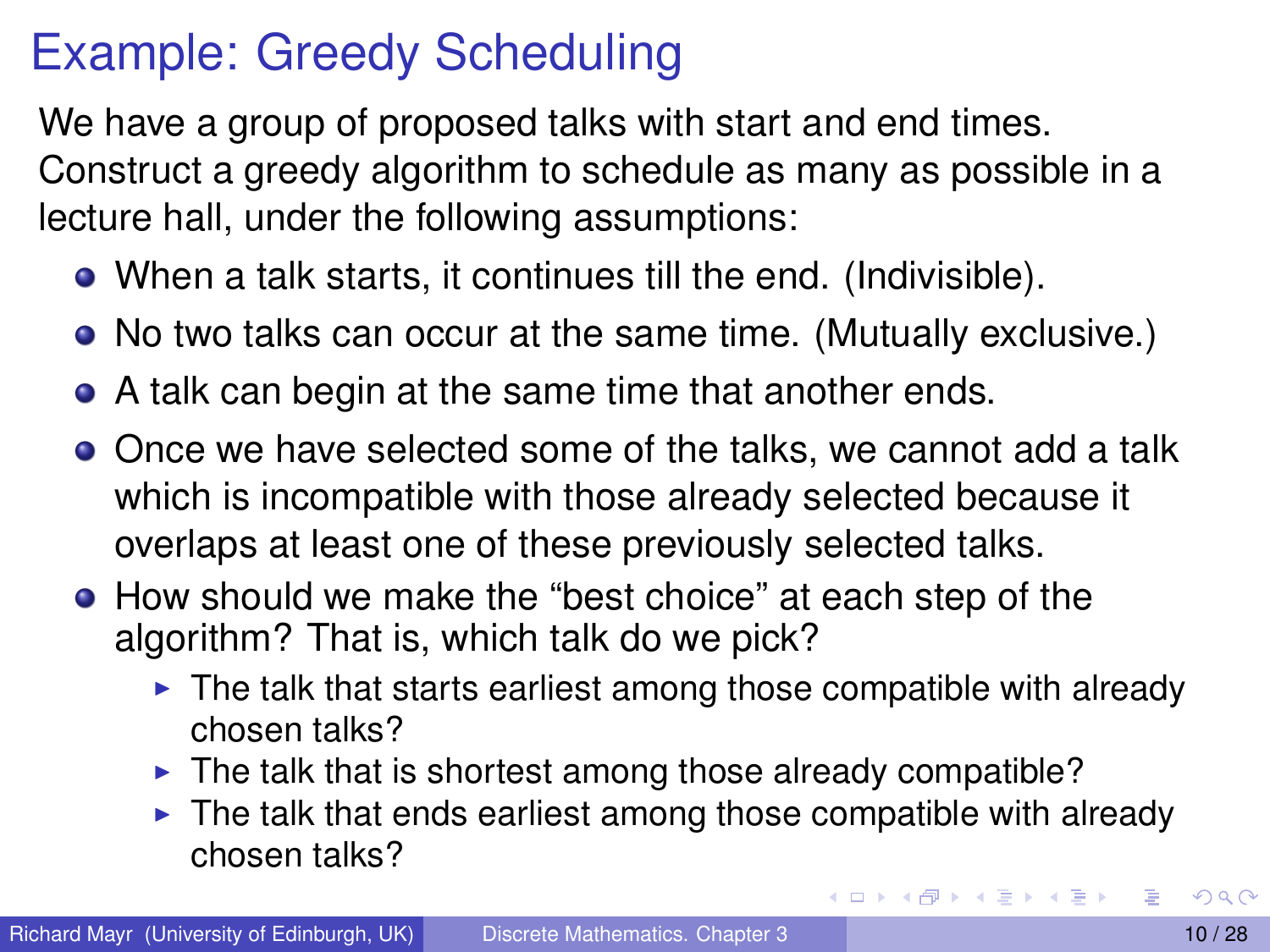# Greedy Scheduling



- Picking the shortest talk doesn't work.
- But picking the one that ends soonest does work. The algorithm is specified on the next page.

Þ

イロト イ押ト イヨト イヨト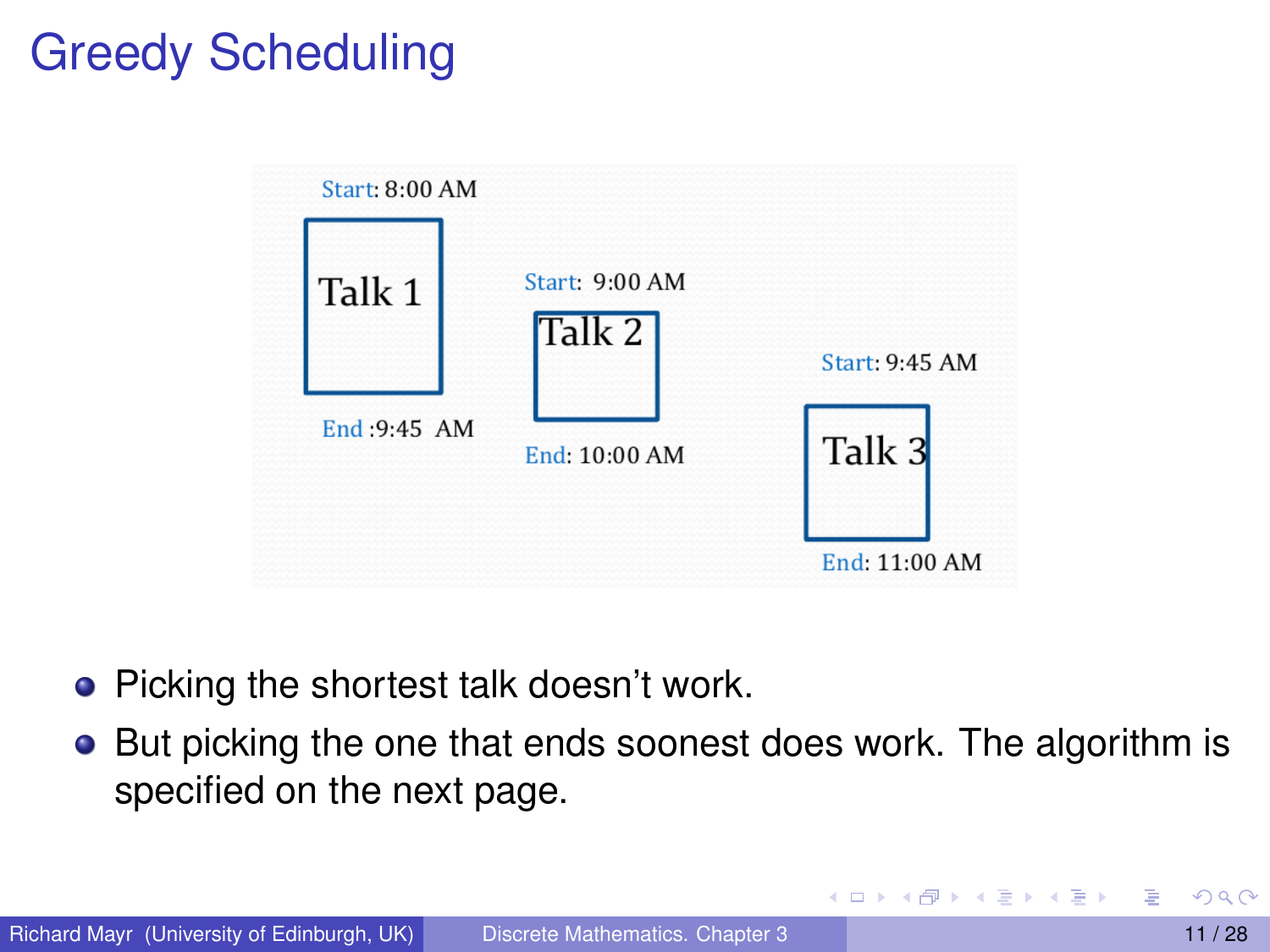# A Greedy Scheduling Algorithm

At each step, choose the talks with the earliest ending time among the talks compatible with those selected.

**Algorithm 3:** Greedy Scheduling by End Time

**Input**:  $s_1, s_2, \ldots, s_n$  start times and  $e_1, e_2, \ldots, e_n$  end times **Output:** An optimal set  $S \subseteq \{1, \ldots, n\}$  of talks to be scheduled. Sort talks by end time and reorder so that  $e_1 \leq e_2 \leq \cdots \leq e_n$  $S := \emptyset$ : **for** *j* := 1 *to n* **do if** *Talk j is compatible with S* **then**  $S := S \cup \{j\}$ 

**return** *S*;

**Note:** Scheduling problems appear in many applications. Many of them (unlike this simple one) are NP-complete and do not allow efficient greedy algorithms.

в

イロト イ押 トイラ トイラトー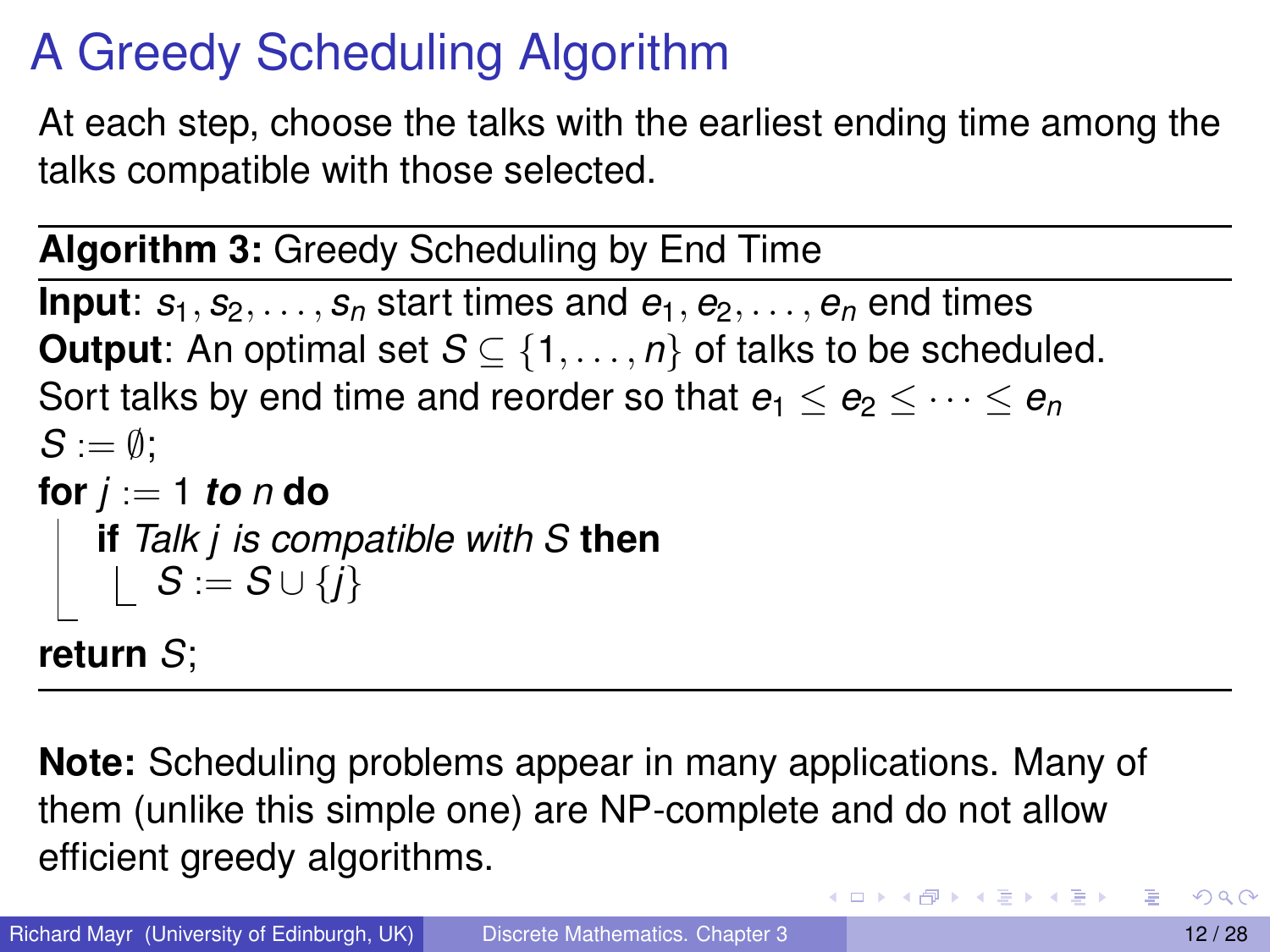### The Growth of Functions

Given functions  $f : \mathbb{N} \to \mathbb{R}$  or  $f : \mathbb{R} \to \mathbb{R}$ . Analyzing how fast a function grows.

- Comparing two functions.
- Comparing the efficiently of different algorithms that solve the same problem.
- Applications in number theory (Chapter 4) and combinatorics (Chapters 6 and 8).

<span id="page-12-0"></span>**REPAREM**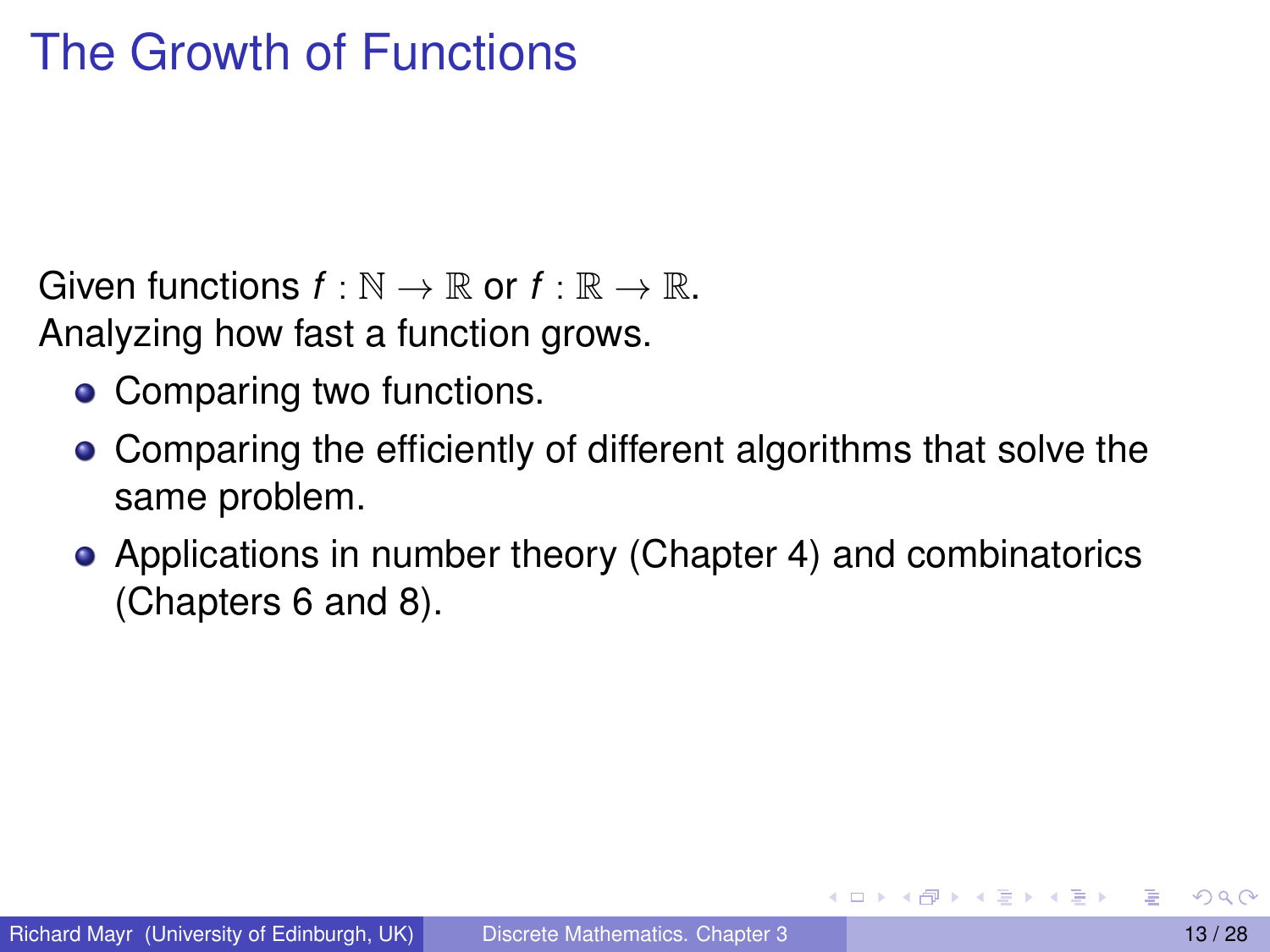# Big-*O* Notation

#### **Definition**

Let  $f, g : \mathbb{R} \to \mathbb{R}$ . We say that *f* is  $O(g)$  if there are constants *C* and *k* such that

 $\forall x > k$ .  $|f(x)| \leq C|g(x)|$ 

- This is read as "*f* is big-*O* of *g*" or "*g* asymptotically dominates *f*".
- The constants *C* and *k* are called witnesses to the relationship between *f* and *g*. Only one pair of witnesses is needed. (One pair implies many pairs, since one can always make *k* or *C* larger.)
- Common abuses of notation: Often one finds this written as "*f*(*x*) is big-*O* of  $g(x)$ " or "*f*(*x*) =  $O(g(x))$ ". This is not strictly true, since big-*O* refers to functions and not their values, and the equality does not hold.
- Strictly speaking *O*(*g*) is the class of all functions *f* that satisfy the condition above. So it would be formally correct to write  $f \in O(g)$ .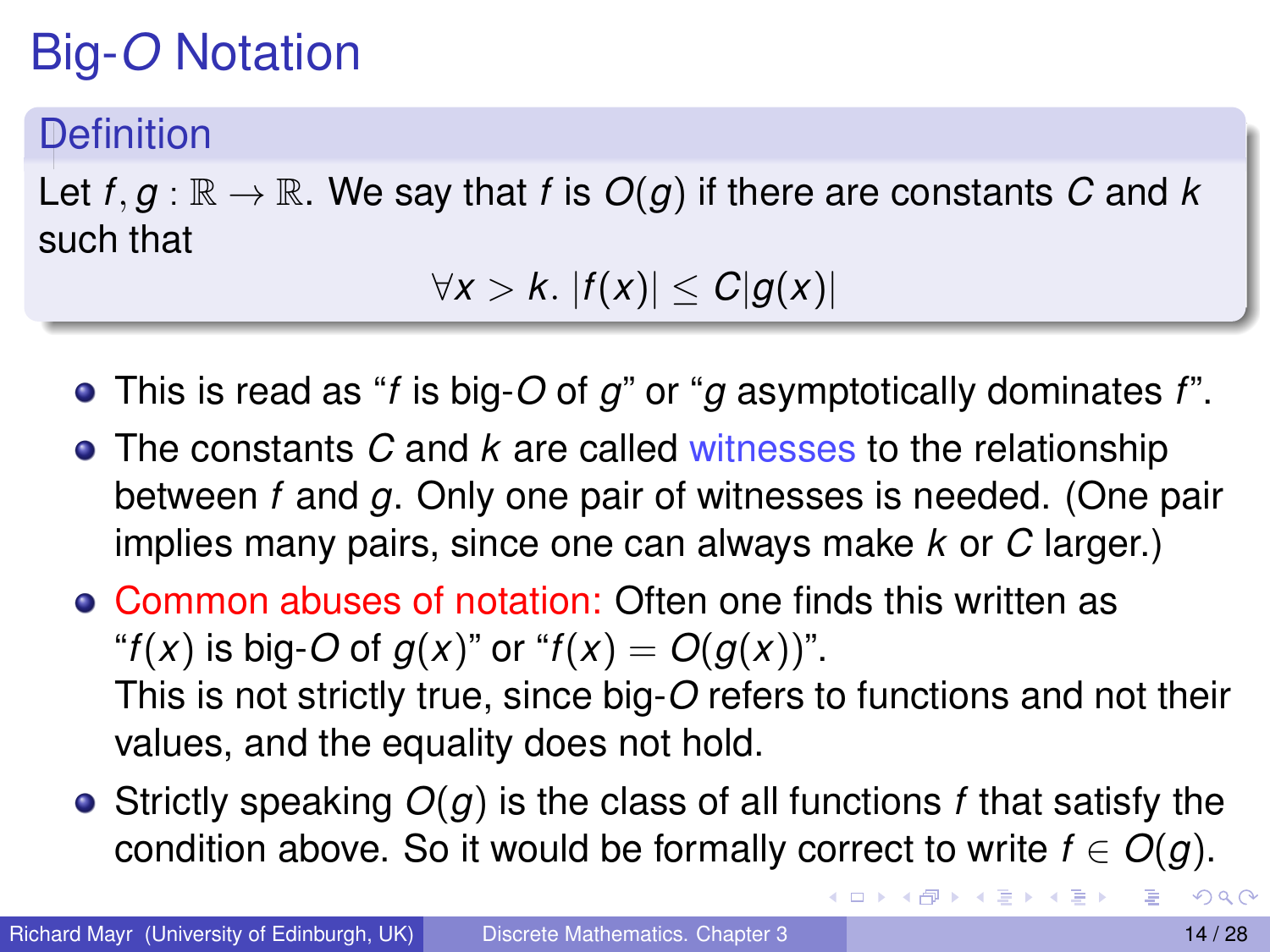#### Illustration of Big-O Notation

 $f(x) = x^2 + 2x + 1, g(x) = x^2.$ *f* is  $O(q)$  witness  $k = 1$  and  $C = 4$ . Abusing notation, this is often written as  $f(x) = x^2 + 2x + 1$  is  $O(x^2)$ .



 $\leftarrow$   $\leftarrow$   $\leftarrow$ 

 $\rightarrow$   $\equiv$   $\rightarrow$   $\rightarrow$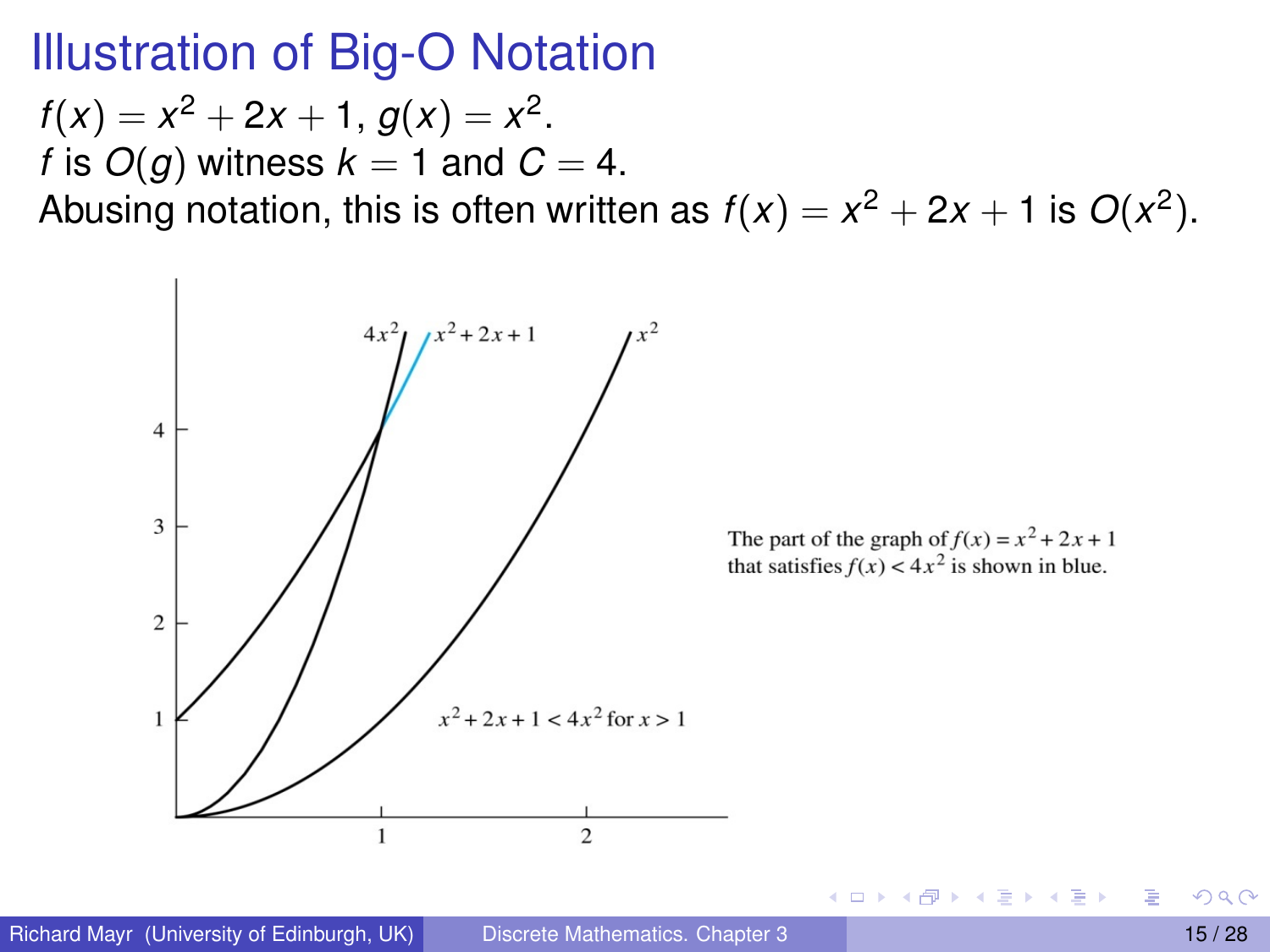### Properties of Big-O Notation

- $\bullet$  If *f* is  $O(g)$  and *g* is  $O(f)$  then one says that *f* and *g* are of the same order.
- **•** If *f* is  $O(g)$  and  $h(x) \ge g(x)$  for all positive real numbers x then *f* is *O*(*h*).
- The *O*-notation describes upper bounds on how fast functions grow. E.g.,  $f(x) = x^2 + 3x$  is  $O(x^2)$  but also  $O(x^3)$ , etc.
- Often one looks for a **simple** function *g* that is as small as possible such that still *f* is *O*(*g*). (The word 'simple' is important, since trivially *f* is *O*(*f*).)

AD - 4 B - 4 B - 1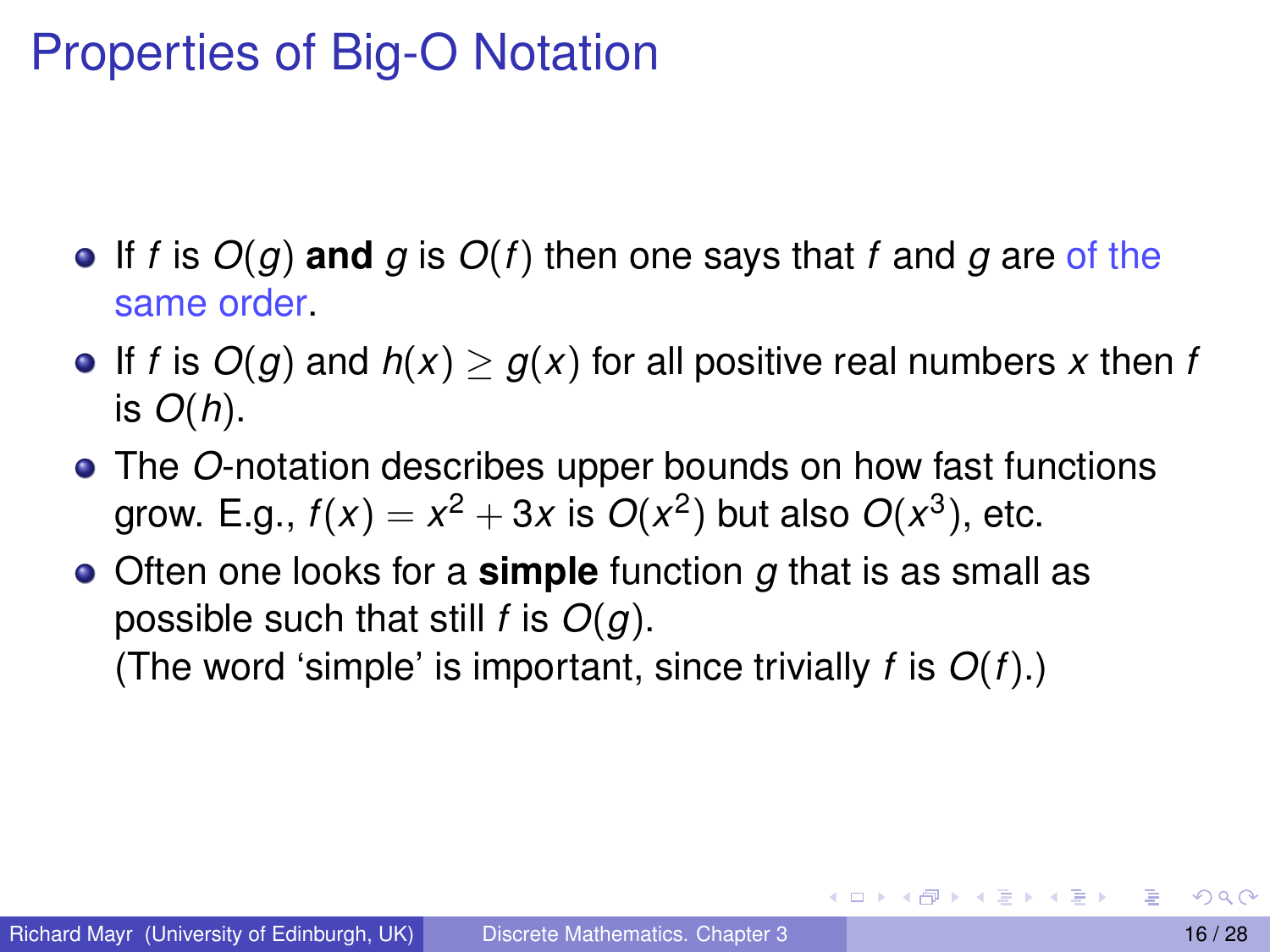#### Example

Bounds on functions. Prove that

\n- \n
$$
f(x) = a_n x^n + a_{n-1} x^{n-1} + \cdots + a_1 x + a_0
$$
\n is\n 
$$
O(x^n).
$$
\n
\n- \n
$$
1 + 2 + \cdots + n
$$
\n is\n 
$$
O(n^2).
$$
\n
\n- \n
$$
n! = 1 \times 2 \times \cdots \times n
$$
\n is\n 
$$
O(n^n).
$$
\n
\n- \n
$$
log(n!)
$$
\n is\n 
$$
O(n \log(n)).
$$
\n
\n

重

メロメメ 御 メメ きょく きょう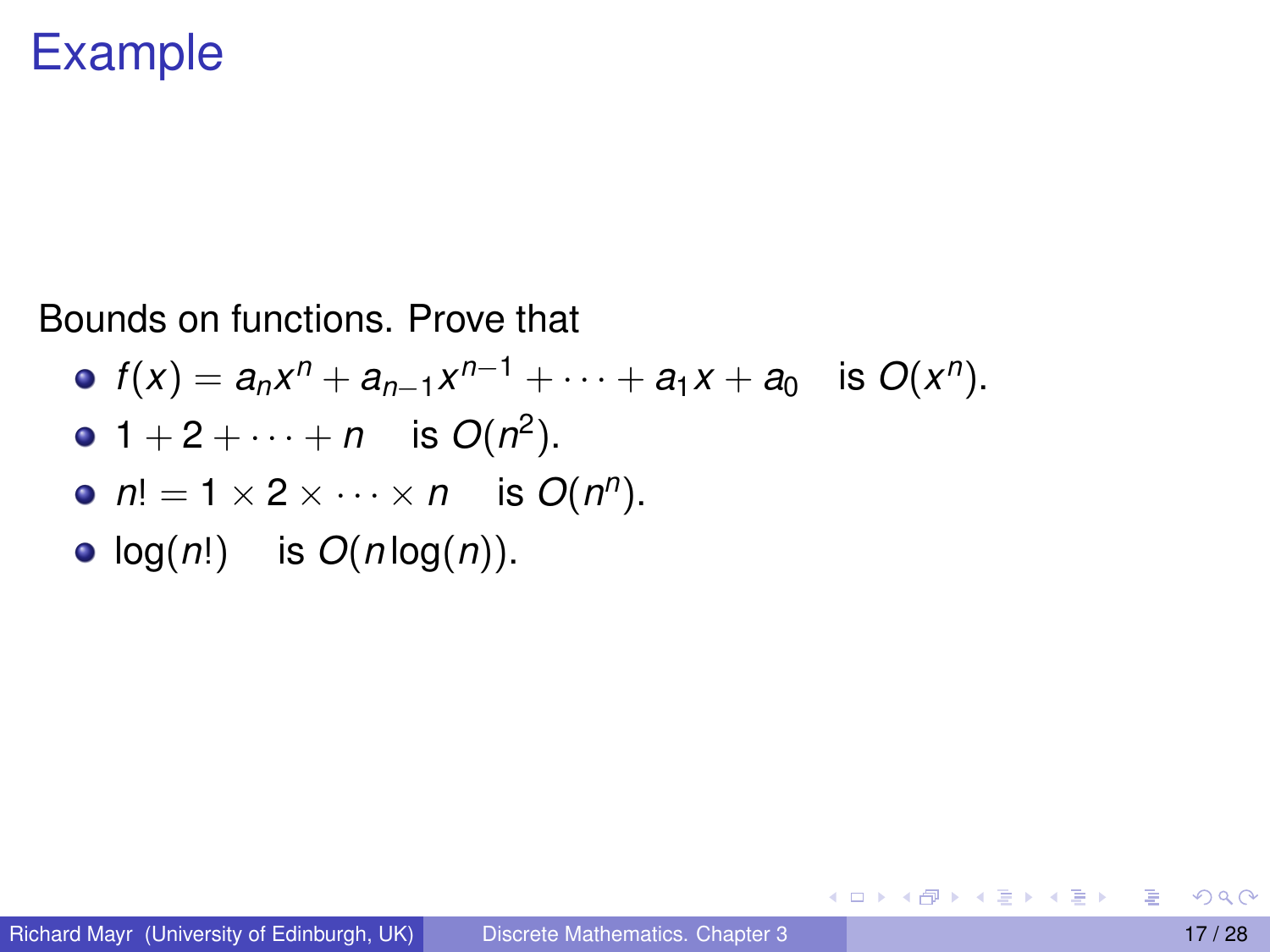### Growth of Common Functions



**COLE** 

 $4 - \frac{1}{2} + \frac{1}{2} + \frac{1}{2} + \frac{1}{2} + \frac{1}{2} + \frac{1}{2} + \frac{1}{2} + \frac{1}{2} + \frac{1}{2} + \frac{1}{2} + \frac{1}{2} + \frac{1}{2} + \frac{1}{2} + \frac{1}{2} + \frac{1}{2} + \frac{1}{2} + \frac{1}{2} + \frac{1}{2} + \frac{1}{2} + \frac{1}{2} + \frac{1}{2} + \frac{1}{2} + \frac{1}{2} + \frac{1}{2} + \frac{1}{2} + \frac{1}{2} + \frac{1}{2} + \frac$ 

경 > K 경 >

重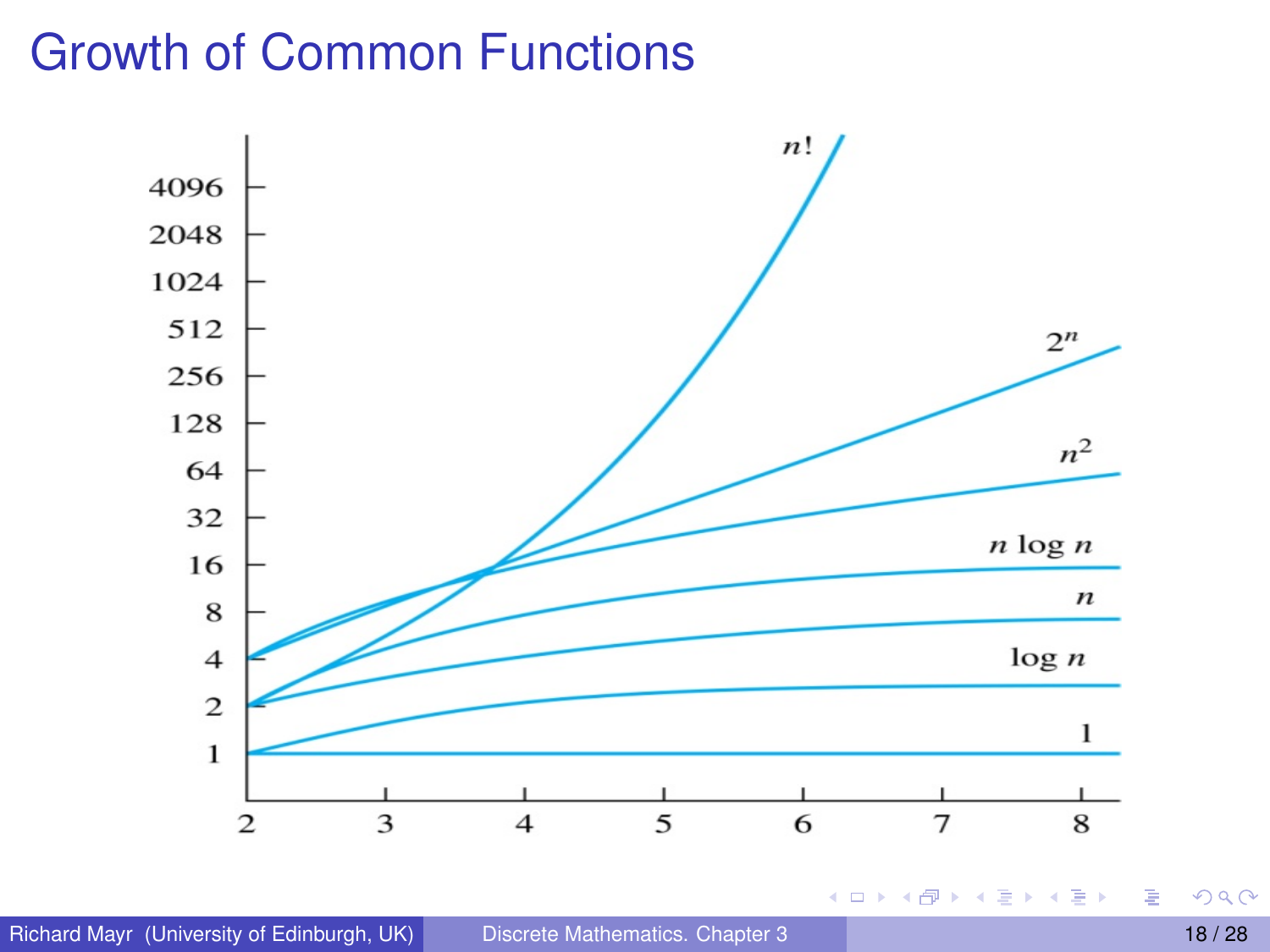### Useful Big-*O* Estimates

- If  $d > c > 1$ , then  $n^c$  is  $O(n^d)$ , but  $n^d$  is not  $O(n^c)$ .
- If  $b > 1$  and  $c$  and  $d$  are positive, then  $(\log_b n)^c$  is  $O(n^d)$ , but  $n^d$  is not  $O((\log_b n)^c)$ .
- If  $b > 1$  and *d* is positive, then  $n^d$  is  $O(b^n)$ , but  $b^n$  is not  $O(n^d)$ .
- If  $c > b > 1$ , then  $b^n$  is  $O(c^n)$ , but  $c^n$  is not  $O(b^n)$ .
- If  $f_1(x)$  is  $O(g_1(x))$  and  $f_2(x)$  is  $O(g_2(x))$  then  $(f_1 + f_2)(x)$  is  $O(max(|q_1(x)|, |q_2(x)|)).$
- If  $f_1$  is  $O(q_1)$  and  $f_2$  is  $O(q_2)$  then  $(f_1 \circ f_2)$  is  $O(q_1 \circ q_2)$ .

**Note:** These estimates are very important for analyzing algorithms. Suppose that  $g(n) = 5n^2 + 7n - 3$  and  $f$  is a very complex function that you cannot determine exactly, but you know that *f* is *O*(*n* 3 ). Then you can still derive that  $n \cdot f(n)$  is  $O(n^4)$  and  $g(f(n))$  is  $O(n^6)$ .

G.

イロト イ押ト イヨト イヨト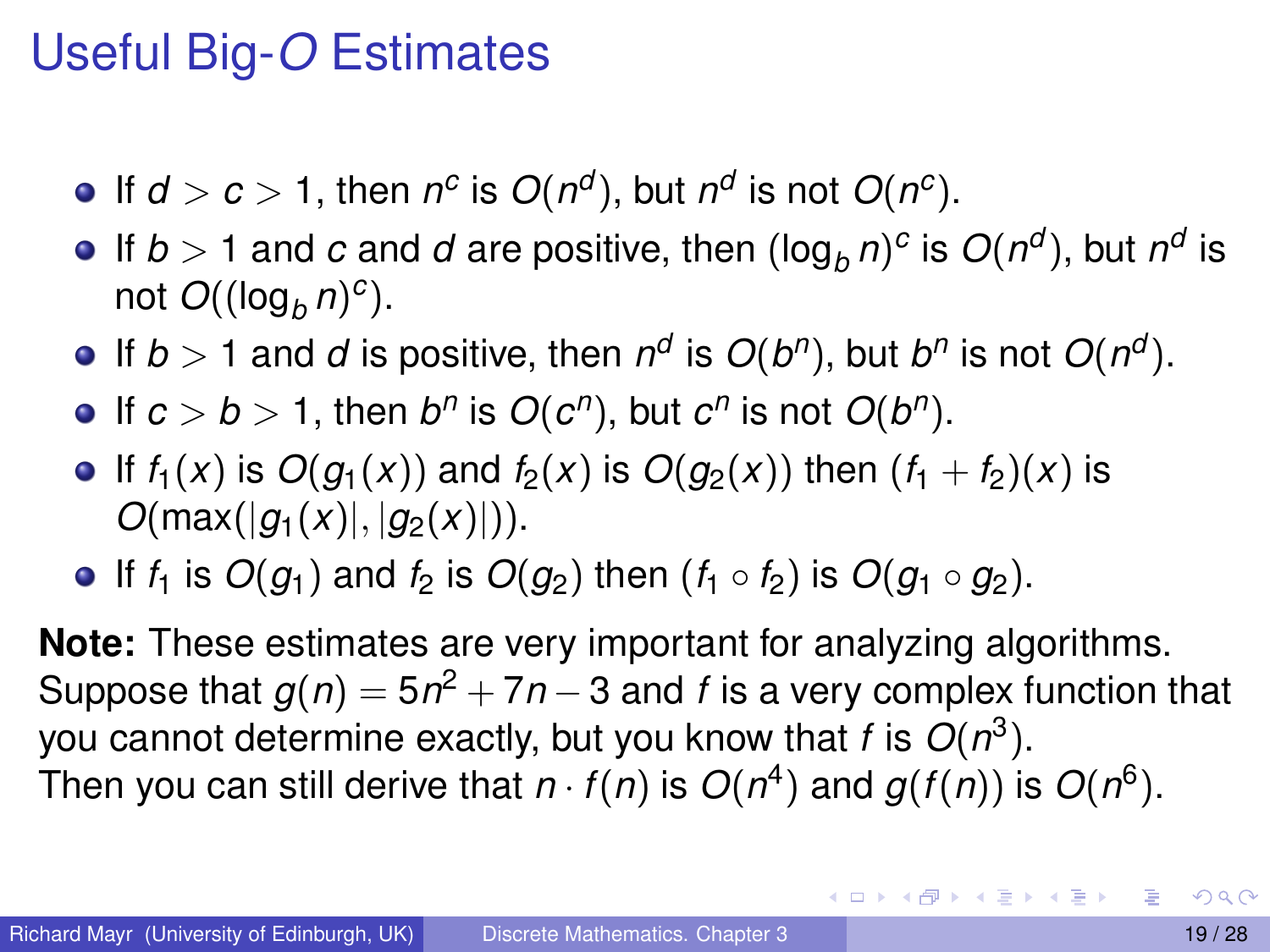# Big-Omega Notation

#### **Definition**

Let  $f, g : \mathbb{R} \to \mathbb{R}$ . We say that *f* is  $\Omega(g)$  if there are constants *C* and *k* such that

∀*x* > *k*. |*f*(*x*)| ≥ *C*|*g*(*x*)|

- This is read as "*f* is big-Omega of *g*".
- The constants *C* and *k* are called witnesses to the relationship between *f* and *g*.
- Big-*O* gives an upper bound on the growth of a function, while Big-Omega gives a **lower bound**. Big-Omega tells us that a function grows at least as fast as another.
- Similar abuse of notation as for big-*O*.
- $\bullet$  *f* is  $\Omega(q)$  if and only if *g* is  $O(f)$ . (Prove this by using the definitions of *O* and Ω.)

 $\mathcal{A}$   $\overline{\mathcal{B}}$   $\rightarrow$   $\mathcal{A}$   $\overline{\mathcal{B}}$   $\rightarrow$   $\mathcal{A}$   $\overline{\mathcal{B}}$   $\rightarrow$   $\mathcal{B}$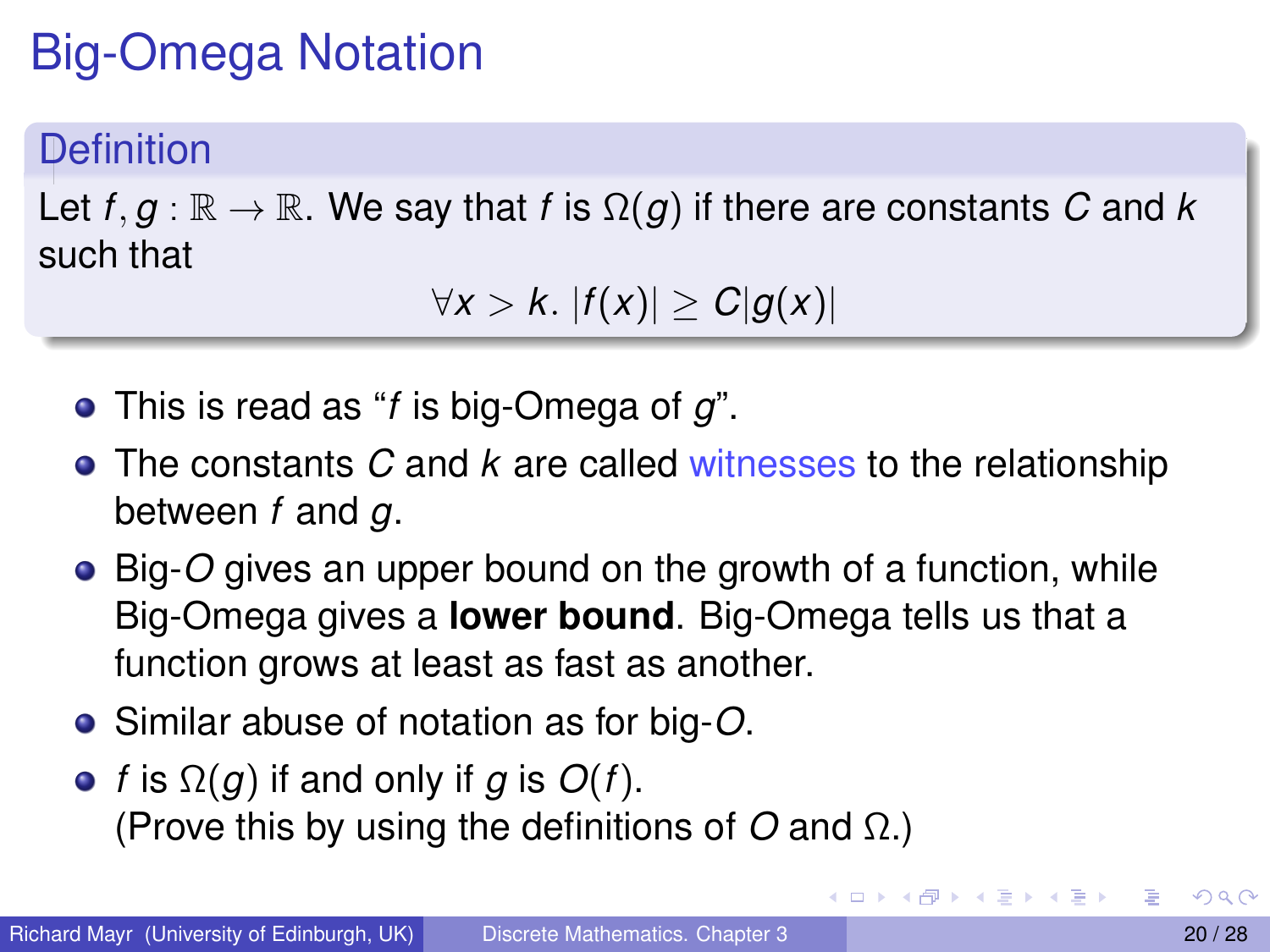### Big-Theta Notation

#### **Definition**

Let  $f, g : \mathbb{R} \to \mathbb{R}$ . We say that *f* is  $\Theta(g)$  if *f* is  $O(g)$  and *f* is  $\Omega(g)$ .

- We say that "*f* is big-Theta of *g*" and also that "*f* is of order *g*" and also that "*f* and *g* are of the same order".
- *f* is  $\Theta$ (*g*) if and only if there exists constants  $C_1$ ,  $C_2$  and *k* such that  $C_1 g(x) < f(x) < C_2 g(x)$  if  $x > k$ . This follows from the definitions of big-O and big-Omega.

AD > 4 B > 4 B >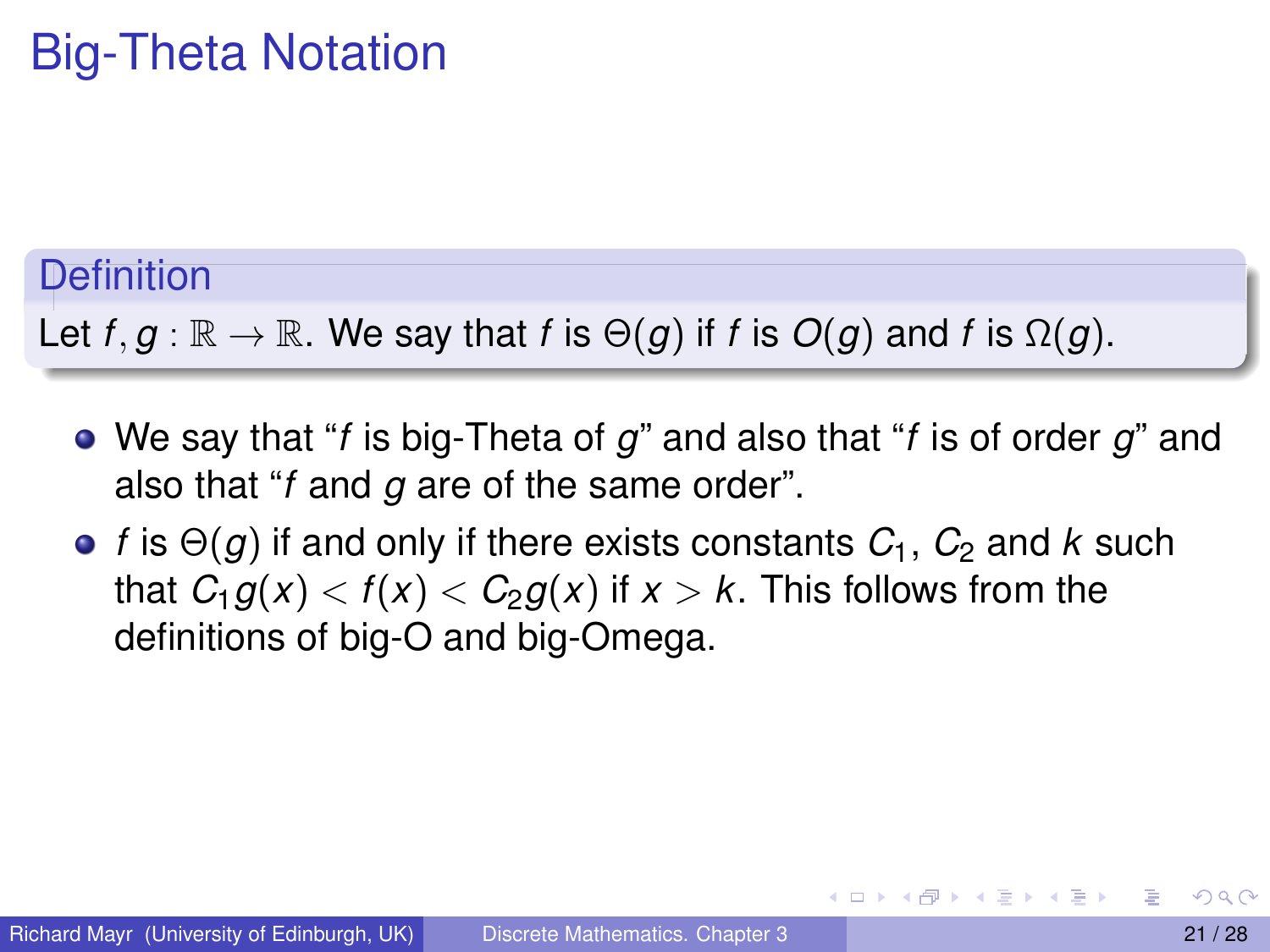### Example

Show that the sum  $1 + 2 + \cdots + n$  of the first *n* positive integers is  $\Theta(n^2)$ .

**Solution:** Let  $f(n) = 1 + 2 + \cdots + n$ .

We have previously shown that  $f(n)$  is  $O(n^2)$ .

To show that *f*(*n*) is Ω(*n* 2 ), we need a positive constant *C* such that  $f(n) > Cn^2$  for sufficiently large n.

Summing only the terms greater than *n*/2 we obtain the inequality

$$
1 + 2 + \cdots + n \ge \lceil n/2 \rceil + \lceil n/2 \rceil + 1 \rceil + \cdots + n
$$
  
\n
$$
\ge \lceil n/2 \rceil + \lceil n/2 \rceil + \cdots + \lceil n/2 \rceil
$$
  
\n
$$
= (n - \lceil n/2 \rceil + 1) \lceil n/2 \rceil
$$
  
\n
$$
\ge (n/2)(n/2) = n^2/4
$$

Taking  $C = 1/4$ ,  $f(n) > Cn^2$  for all positive integers *n*. Hence,  $f(n)$  is  $Ω(n²)$ , and we can conclude that *f*(*n*) is  $Θ(n²)$ .

<span id="page-21-0"></span>в

イロト イ押 トイラ トイラトー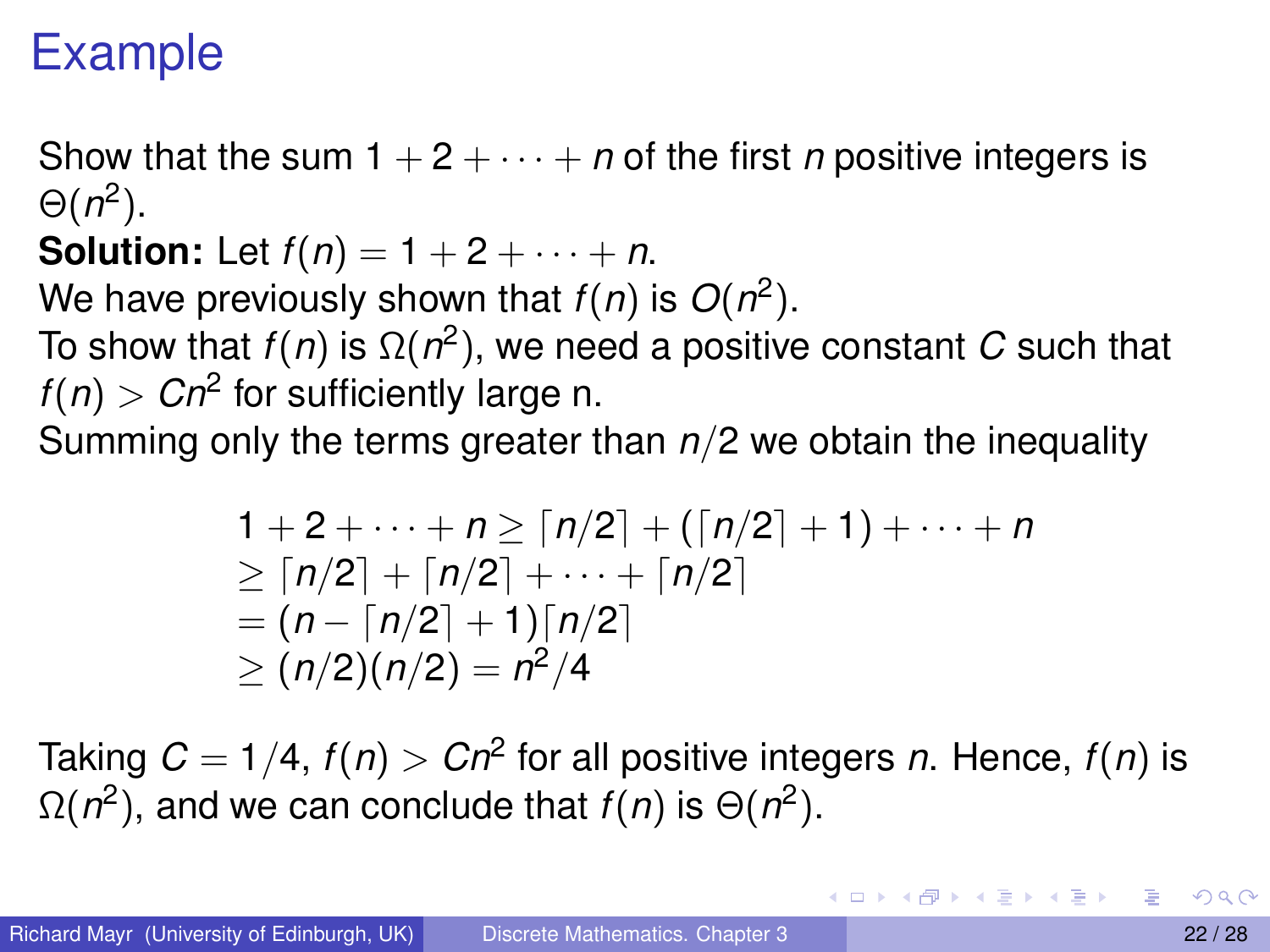## Complexity of Algorithms

- Given an algorithm, how efficient is this algorithm for solving a problem given input of a particular size?
	- $\blacktriangleright$  How much time does this algorithm use to solve a problem?
	- $\blacktriangleright$  How much computer memory does this algorithm use to solve a problem?
- We measure time complexity in terms of the number of operations an algorithm uses and use big-*O* and big-Theta notation to estimate the time complexity.
- Compare the efficiency of different algorithms for the same problem.
- We focus on the worst-case time complexity of an algorithm. Derive an upper bound on the number of operations an algorithm uses to solve a problem with input of a particular size. (As opposed to the average-case complexity.)
- **Here:** Ignore implementation details and hardware properties.  $\rightarrow$  See courses on algorithms and comp[lex](#page-21-0)[ity](#page-23-0)[.](#page-21-0)

<span id="page-22-0"></span> $\mathcal{A}$   $\overline{\mathcal{B}}$   $\rightarrow$   $\mathcal{A}$   $\overline{\mathcal{B}}$   $\rightarrow$   $\mathcal{A}$   $\overline{\mathcal{B}}$   $\rightarrow$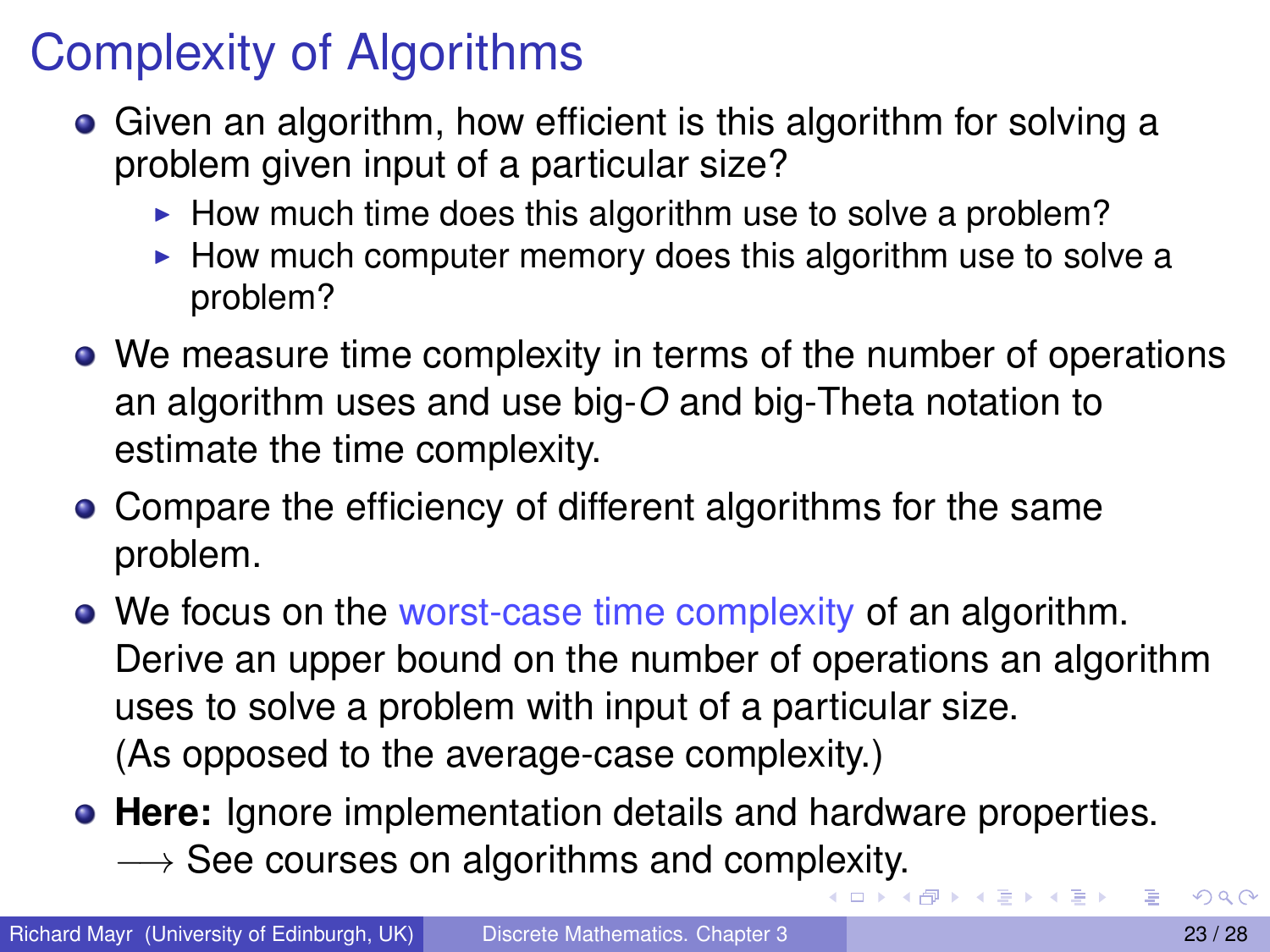# Worst-Case Complexity of Linear Search

**Algorithm 4:** Linear Search

```
Input: x : integer, [a_1, \ldots, a_n] : list of distinct integers
Output: Index i s.t. x = a_i or 0 if x is not in the list.
i := 1:
while i < n and x \neq a_i do
i := i + 1;if i < n then result := i else result := 0;
return result;
```
Count the number of comparisons.

- At each step two comparisons are made;  $i\leq n$  and  $x\neq a_i.$
- $\bullet$  To end the loop, one comparison  $i \leq n$  is made.
- <span id="page-23-0"></span>After the loop, one more *i* ≤ *n* comparison is made.

If  $x = a_i$ ,  $2i + 1$  comparisons are used. If x is not on the list,  $2n + 1$ comparisons are made and then an additional comparison is used to exit the loop. So, in the worst case  $2n + 2$  comparisons are made. Hence, the complexity is Θ(*n*).  $(0.5, 0.6)$   $(0.5, 0.7)$  $\Omega$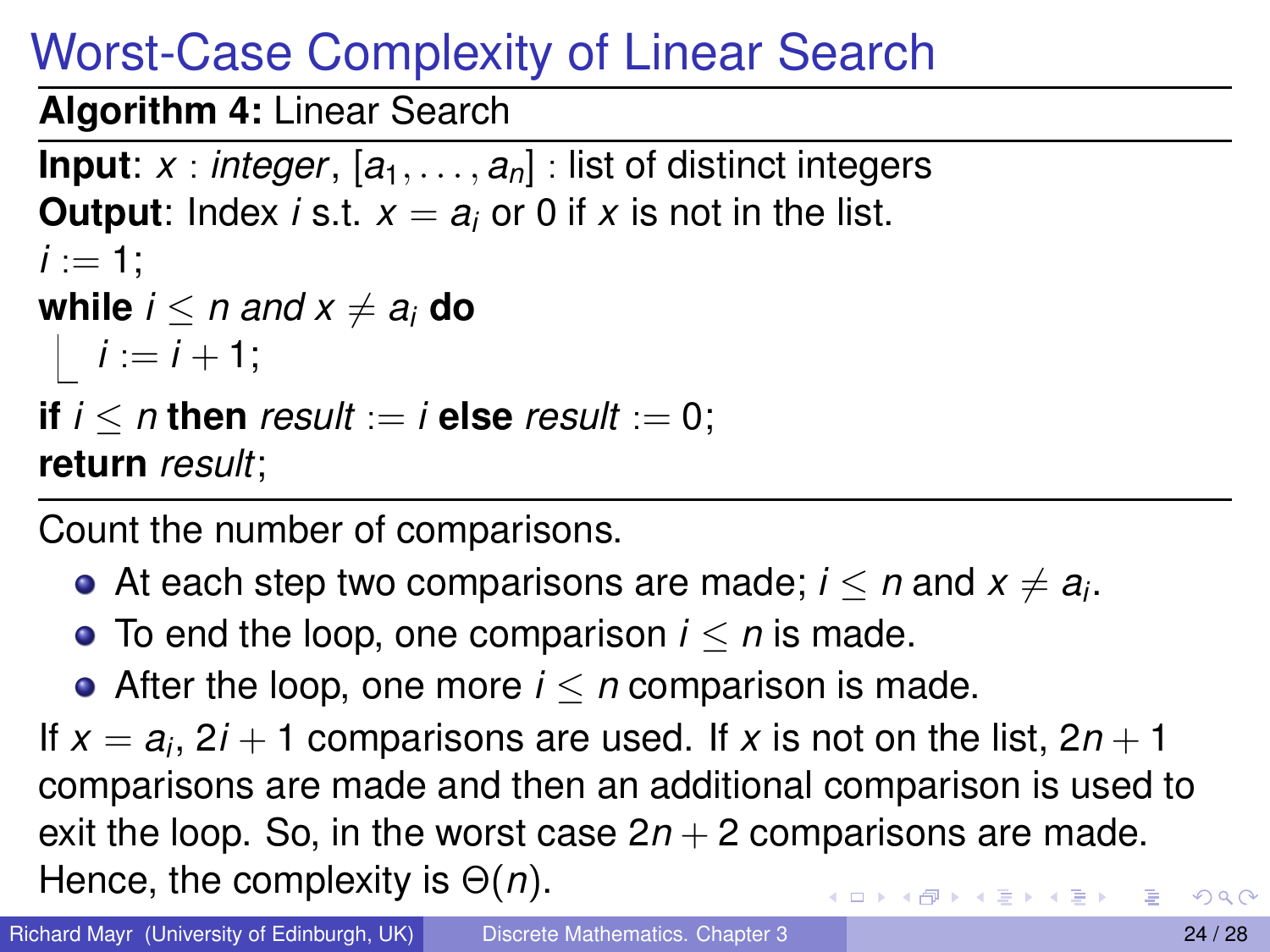#### Average-Case Complexity of Linear Search

For many problems, determining the average-case complexity is very difficult.

(And often not very useful, since the real distribution of input cases does not match the assumptions.)

However, for linear search the average-case is easy.

Assume the element is in the list and that the possible positions are equally likely. By the argument on the previous slide, if  $x = a_i$ , the number of comparisons is  $2*i* + 1$ . Hence, the average-case complexity of linear search is

$$
\frac{1}{n}\sum_{i=1}^{n} 2i + 1 = n + 2
$$

Which is Θ(*n*).

<span id="page-24-0"></span>4 何 ト 4 ヨ ト 4 ヨ トー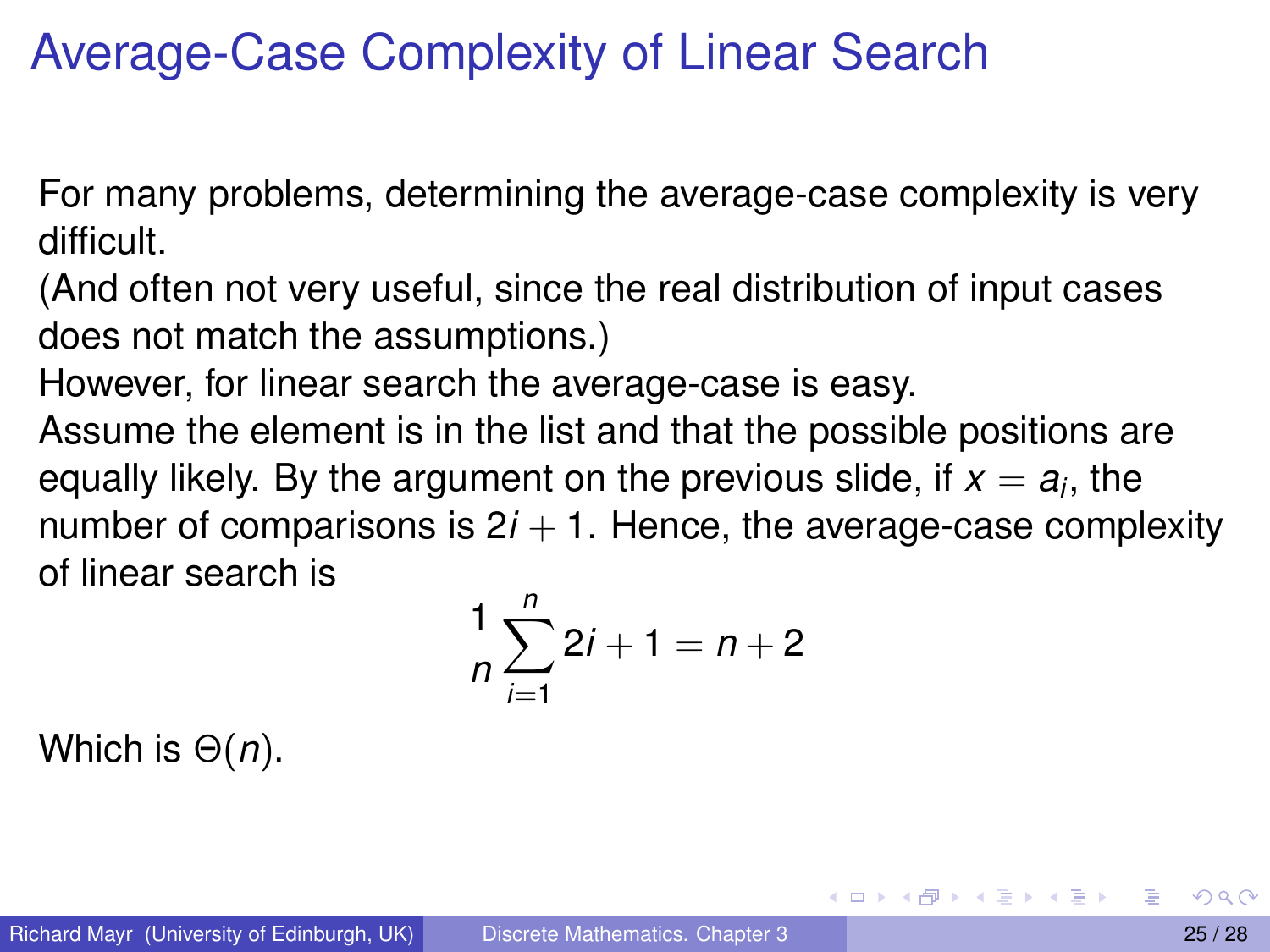# Worst-Case Complexity of Binary Search

**Algorithm 5:** Binary Search

**Input**:  $x : \text{integer}, [a_1, \ldots, a_n] : \text{strictly increasing list of integers}$ **Output**: Index *i* s.t.  $x = a_i$  or 0 if *x* is not in the list.  $i := 1$ ; // *i* is the left endpoint of the interval  $j := n$ ; // *j* is the right endpoint of the interval **while** *i* < *j* **do**  $m := \lfloor (i+j)/2 \rfloor;$ **if**  $x > a_m$  then  $i := m + 1$  else  $j := m$ ;

**if**  $x = a_i$  **then** result := *i* **else** result := 0; **return** *result*;

<span id="page-25-0"></span>Assume (for simplicity)  $n = 2^k$  elements. Note that  $k = \log n$ . Two comparisons are made at each stage;  $i < j$ , and  $x > a_m$ . At the first iteration the size of the list is  $2<sup>k</sup>$  and after the first iteration it is 2<sup>k−1</sup>. Then 2<sup>k−2</sup> and so on until the size of the list is 2<sup>1</sup> = 2. At the last step, a comparison tells us that the size of the list is the size is  $2^{0} = 1$  and the element is compared with the single remaining element. Hence, at [m](#page-26-0)ost  $2k + 2 = 2 \log n + 2$  $2k + 2 = 2 \log n + 2$  $2k + 2 = 2 \log n + 2$  $2k + 2 = 2 \log n + 2$  $2k + 2 = 2 \log n + 2$  $2k + 2 = 2 \log n + 2$  comparisons [are](#page-24-0) m[a](#page-24-0)[de](#page-25-0)[.](#page-26-0)  $\Theta(\log n)$  $\Theta(\log n)$  $\Theta(\log n)$  $\Theta(\log n)$ .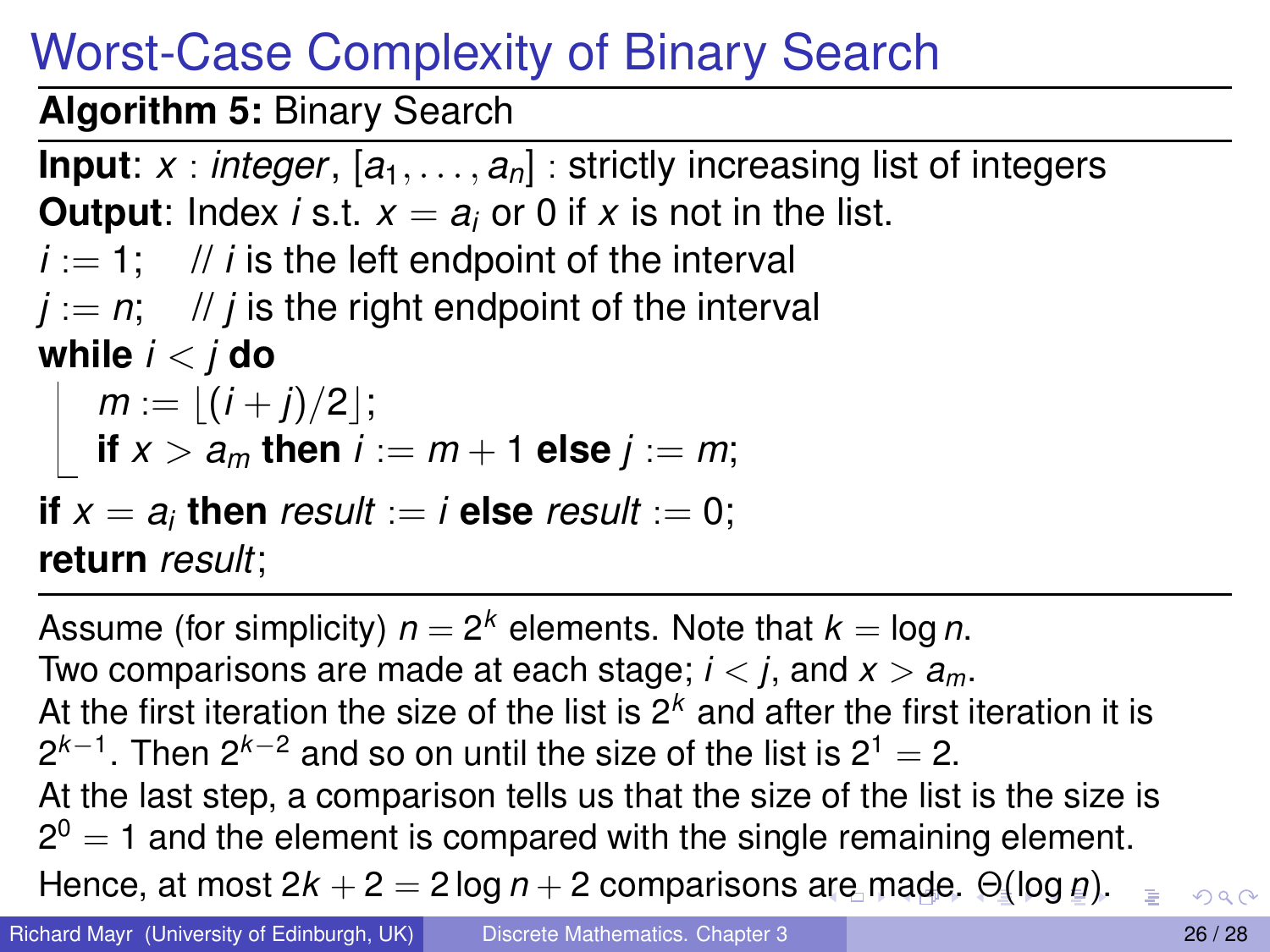### Terminology for the Complexity of Algorithms

| <b>TABLE 1 Commonly Used Terminology for the</b><br><b>Complexity of Algorithms.</b> |                               |
|--------------------------------------------------------------------------------------|-------------------------------|
| <b>Complexity</b>                                                                    | <b>Terminology</b>            |
| $\Theta(1)$                                                                          | Constant complexity           |
| $\Theta(\log n)$                                                                     | Logarithmic complexity        |
| $\Theta(n)$                                                                          | Linear complexity             |
| $\Theta(n \log n)$                                                                   | Linearithmic complexity       |
| $\Theta(n^b)$                                                                        | Polynomial complexity         |
| $\Theta(b^n)$ , where $b > 1$                                                        | <b>Exponential complexity</b> |
| $\Theta(n!)$                                                                         | Factorial complexity          |

<span id="page-26-0"></span>活

メロトメ 御 トメ 君 トメ 君 ト